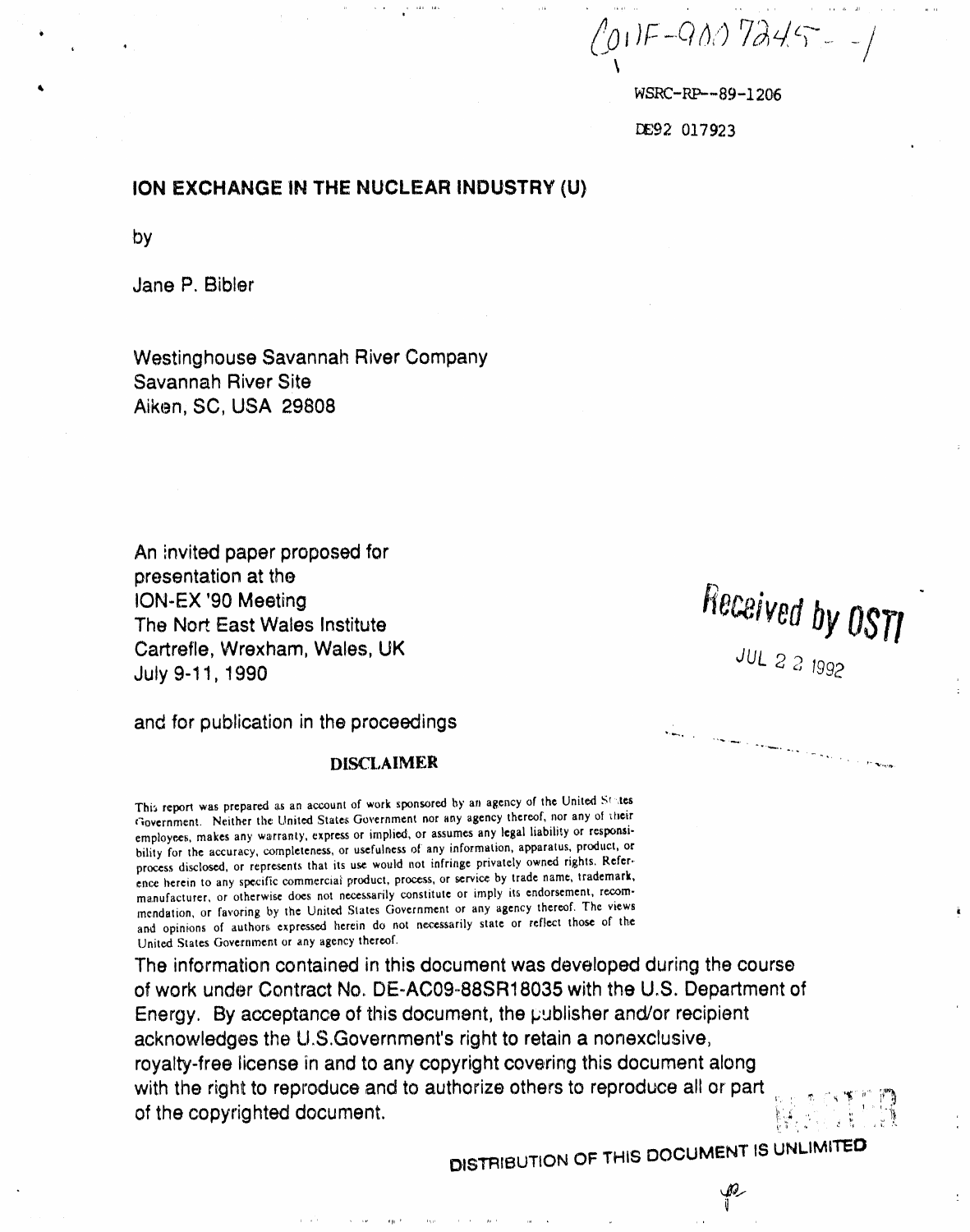# **D**I**SC**L**AIM**E**R**

This report w**a**s prepared as an account of wor**k** sponso**r**ed by an agency of the U**n**ited States Government. Neither the United States Government nor any agency thereof, nor a**n**y of their employees*,* makes any warranty, express or implied, or assumes any legal liability or responsibility for the accuracy, completeness, or usefulness of any information, apparatus, product, or process disclosed, or rep**r**esents that its use would not infringe privately owned rights. Reference herein to an**y** spec**i**fic commercial product, proces**s**, or service by trade name, trademark, manufacturer, or otherwise does not necessarily constitute or imp**l**y its endorse**m**ent, recomme**n**dation, or favoring by the United States Government or a**n**y agency thereof. The views and opinions of authors expressed herein do not necessarily state or reflect those of the United States Government or any agency thereof.

This report has been reproduced directly from the best available copy.

Available to D**O**E and D**OE** contractors from the **O**ffice **o**f Scientific **a**nd **T**echnic**a**l Information, P.O. Box 62, Oak Ridge, TN 37831; prices available from  $(615)$  576-8401, FFS 626-8401.

**A**vailab**l**e to the public from the National Techncial Information Service, U.S Department of Commerce, 5285 Port Royal Rd., Springfield, VA 22161.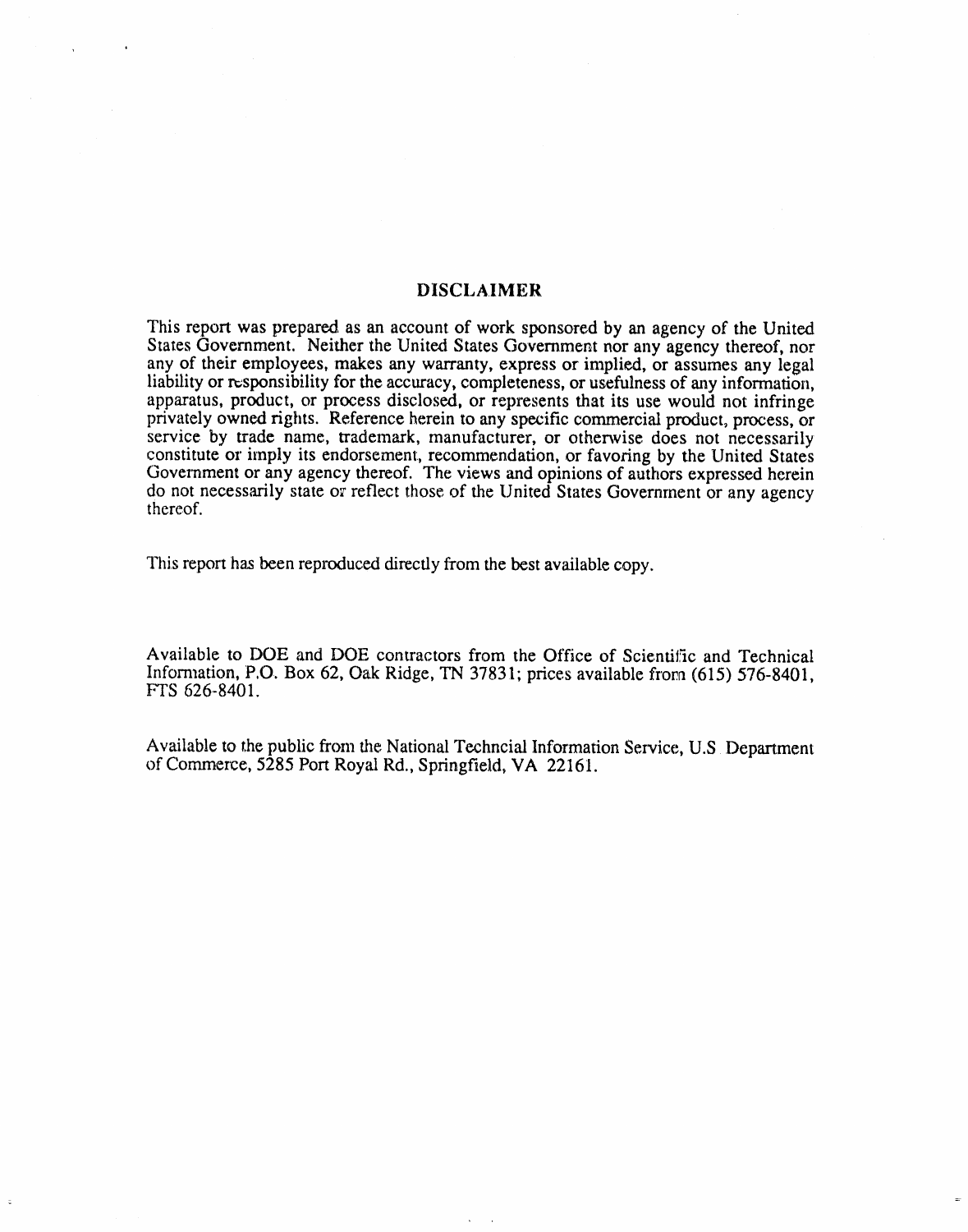# **ION** E**XCHANGE I**N **TH**E **NUCLEAR** I**NDUSTRY**

V

JANE F. BIBLER Westinghouse Savannah River Company Aiken, South Carolina 29808 USA

#### AB**ST**RA**CT**

Ion exchange is used in nearly every part of the nuclear fuel cycle - from the purification of uranium from its ore to the final recovery of uranium and transmutation products. Ion exchange also plays a valuable role in the management of nuclear wastes generated in the fuel cycle.

#### **INTRO**D**U**C**TI**O**N**

The nuclear industry encompasses a variety of operations and ion exchange processes play an important role in nearly every operation. Uranium, recovered from its ore, must be purified and concentrated. Enriched uranium is fabricated into fuel elements and placed in nuclear reactors where it produces energy, fission products, and transmutation products. If the fuel cycle, is completed, uranium and useable transmutation products are separated from the fission products and from each other, to be recycled or used elsewhere. Finally, new waste disposal, requirements have prompted studies for the use of ion exchange in remediating wastes generated in each of the above operations.

## **URANI**U**M PUR**I**FICAT**I**ON AND CONCENTRATION**

Triggered by the U.S. nuclear defense efforts in the late 1940's and early 1950's, extensive pioneering research and development efforts [i-8] laid down the relevant process chemistry of anion exchange purification of uranium. The first actual plant-scale recovery, concentration, and purification of uranium from  $H_2SO_4$ ore leach liquors by anion exchange was demonstrated in South Africa in 1952. [9] This demonstration was quickly followed in many countries by construction and operation of similar ion exchange processes for clarified and unclarified (resin-in-pulp) ore leach liquors, both acidic and alkaline carbonate. Subsequent investigations of improvements to this earliest

the term through the art and the term of the determination of the second term of the second term of the second term of the second term of the second term of the second term of the second term of the second term of the seco

**Andrew Commercial** 

contracts and other companies in approached their

and an engineer remaining one in the house and one of the ac-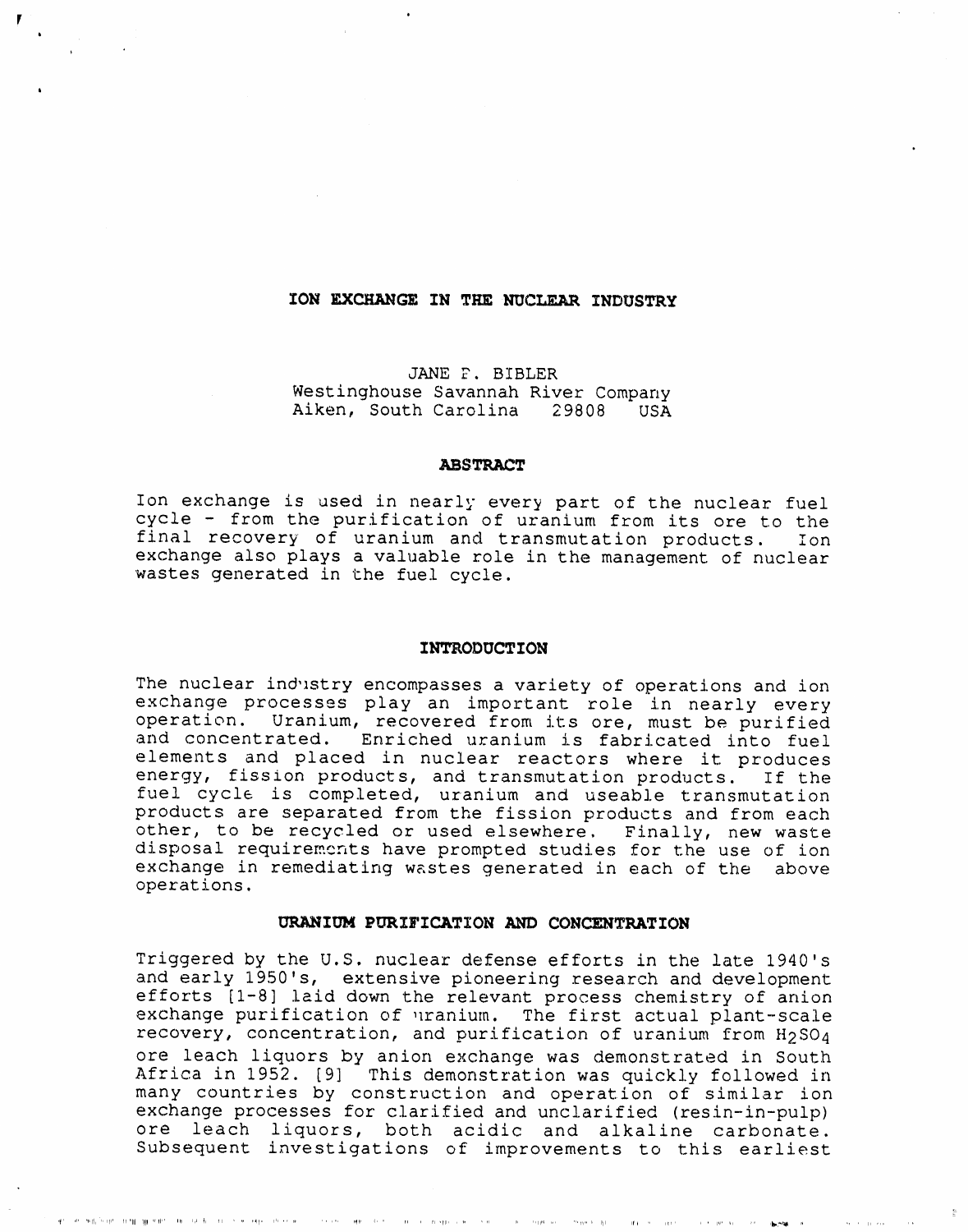technology have been concerned with the combination of ion exchange with solvent extraction and with development and testing of new resins and new equipment for countercur  $\,$  appiications. Recently, ion exchange technology has bee directed at the recovery of uranium from mine waters [i0] and mill waste streams. [II]

### **I**m**p**o**rtant Ion E**x**change** R**esins:Type**s **and Pr**o**pertie**s

Strong base Type I resins were the first ion exchange resins used for uranium recovery [6] and still remain as resins of choice in the industry. [12] Typically, the exchange site on a Type I resin is a symmetrical quaternary ammonium ion. Strong base Type II resins use an exchange site similar to Type I resins except that the quaternary ammonium ion is no longer symmetrical, one methyl group having been substitutea by an ethanolic group. The advantage in sorption offered by Type II resins is due to their lower affinity for  $Cl^-$  or  $NO_3^-$  compared to Type I resins. [12] Vinyl pyridine strong base resins are effective in removing uranium species from solutions but allow much easier stripping of uranium by Cl<sup>-</sup> or NO3<sup>-</sup> than either Type I or Type II resins. Weak base resins used for uranium recovery have tertiary amine functional groups. New waste disposal regulations have precipitated studies of the use of ion exchange for removal of very small concentrations (2 to I0 ppm) of uranium from mine waters and waste streams. The resins that have been used in these studies are conventional strong base anion exchangers, weak acid (carboxylic) cation exchangers, and those containing chelating functional groups (e.g. iminodiacteate, amidoxime, picotylamine, aminophosphonic).

The earliest ion exchange uranium recovery operations used gel-type 16-50 mesh anion resin beads in conventional fixed-bed columns. Modern continuous or countercurrent ion exchange (CIX) processes employ macroporous beads of 12-20 mesh because of their greater resistance to attrition.

#### **I**o**n Exch**a**nge Ch**\_**ni**s**try**

Dilute H<sub>2</sub>SO<sub>4</sub> is generally used to leach uranium from ground ores. Acidic sulfate leach liquors contain  $UO_2^{2+}$ ,  $UO_2SO_4$ ,  $[UO_2(SO_4)_{2}]^2$ , and  $[UO_2(SO_4)_{3}]^4$  in equilibrium.

$$
UO_2^{2+} + nSO_4^{2-} \leftrightarrow UO_2(SO_4)_{n}^{2-2n}
$$
 (1)

Ion exchange of uranium from these solutions is represented on either strong or weak base anion resins by the following general reaction **:**

$$
4 R-X + UO_2 (SO_4) 34- \leftrightarrow (R) 4 (SO_4) 3 + 4 X^-
$$
 (2)

where  $X = CL$  or NO<sub>3</sub> and R = the resin support network.

وتنجاه والأقام والمستعب الاستعباها والأساني التقعيب ومقابل والمترافع المتعارف والمراجعة والمستقار والشاهر والشاراة والاستعمال والا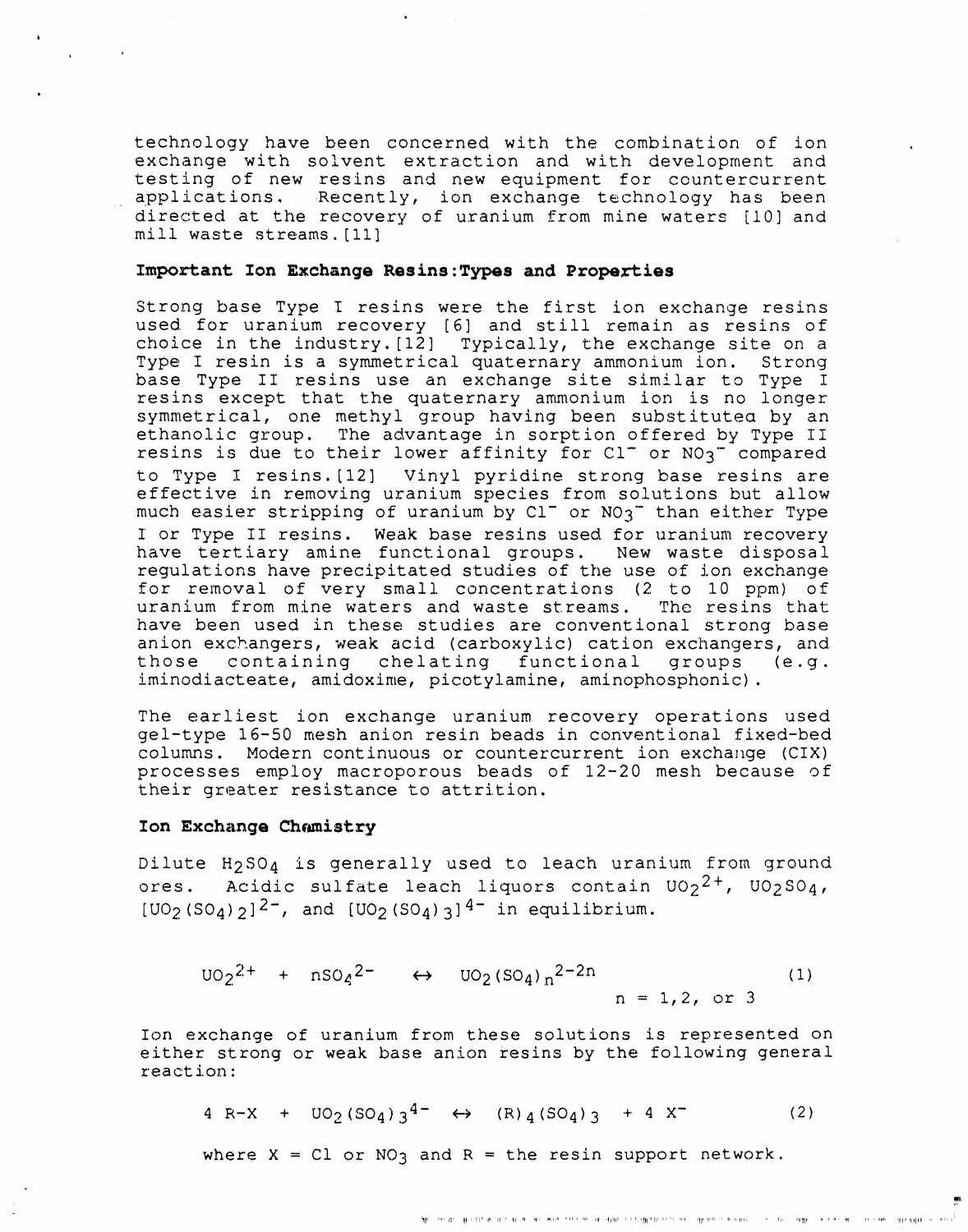For mined or ground ores that are high-lime ores  $(-15\frac{1}{6} \text{ CaCO}_3)$ , leaching with  $H_2SO_4$  would consume very large quantities of the acid and carbonate solutions are, instead, used to leach<br>uranium. (Some in situ leach operations have used ammonium (Some in situ leach operations have used ammonium carbonate/bicarbonate mixtures.) [13] Carbonate leach liquors<br>contain the  $UO_2$  (CO<sub>3</sub>)  $3^{4-}$  ion as the predominating species. This contain the  $UO_2$  (CO<sub>3</sub>)  $3^{4-}$  ion as the predominating species. ion is sorbed on the weak and strong base ion exchange resins according to equation (3) . The symbols R and X have the same meaning as in equation (2).

ന്ന് പറയ്ക്ക് കാണ്ടില് പറയ്ക്ക് കാണ്ടിക്കുന്നത്. പറയ്ക്ക് പറയ്ക്ക് പരിച്ചത്തില് പറയ്ക്കുന്ന പറയ്ക്ക് പറയ്ക്ക് പ

4 R-X +  $UO_2(CO_3)3^{4-}$   $\leftrightarrow$  (R)  $_4UO_2(CO_3)3 + 4X^-$  (3)

Process variables such as pH, concentrations of sulfate or carbonate, competing anions, temperature, and resin poisons have been extensively documented for the reactions shown in equations (2) and (3). [5]

When a strong base anion exchange resin has been loaded with uranyl sulfate, it can be efficiently eluted using acidic chloride (0.9 M NH<sub>4</sub>Cl or NaCl and 0.1 M HCl or H<sub>2</sub>SO<sub>4</sub>) or acidic nitrate (1.0 M NaNO3 and 0.1 M H<sup>+</sup>) solutions. [2] Elution can also be effected using dilute  $(-1.0$  M)  $H_2SO_4$  although with less efficiencey than with chloride or nitrate. Sulfuric acid elution is useful in ccnjunction with a subsequent solvent extraction process because the eluate can be directly used as feed for that process and the step of converting the resin from the nitrate or chloride form to the sulfate form before the next adsorption cycle can be eliminated. [2]

Acid elution of sorbed  $UO_2(CO_3)3^{4-}$  from anion resins would lead to gas generation and consequent disruption of the resin bed. Thus, elution of this species is accomplished with NaC1 or NH<sub>4</sub>NO<sub>3</sub> solutions.

After elution of uranium, common resin poisons such as thiocyanate ion,  $S_2O_6^-$ , molybdenum, and iron are removed by treatment with NaOH or NH4OH solutions. [2,5]

## **Important Ion E**x**chang**e **Equipment and Meth**o**ds**

The traditional ion exchange systems designed for collecting and concentrating uranium used fixed-bed columns arranged in a "merry-go-round" array. These systems require clarified feeds for smooth operation. Clarification of feeds after leaching is very expensive, accounting for about half of the operating costs of a uranium milling plant. [14] Costs of the clarification process are driven up by the presence of very small particles (ore slimes) of the ore. One way to lower costs is to first separate the ore slimes from the easily washed and clarified sands fraction of the leachate. Sands fraction wash water and ore slimes are then combined to produce a slurry of up to 30% suspended solids. Such slurries are used as feedstock for

 $\overline{\Xi}$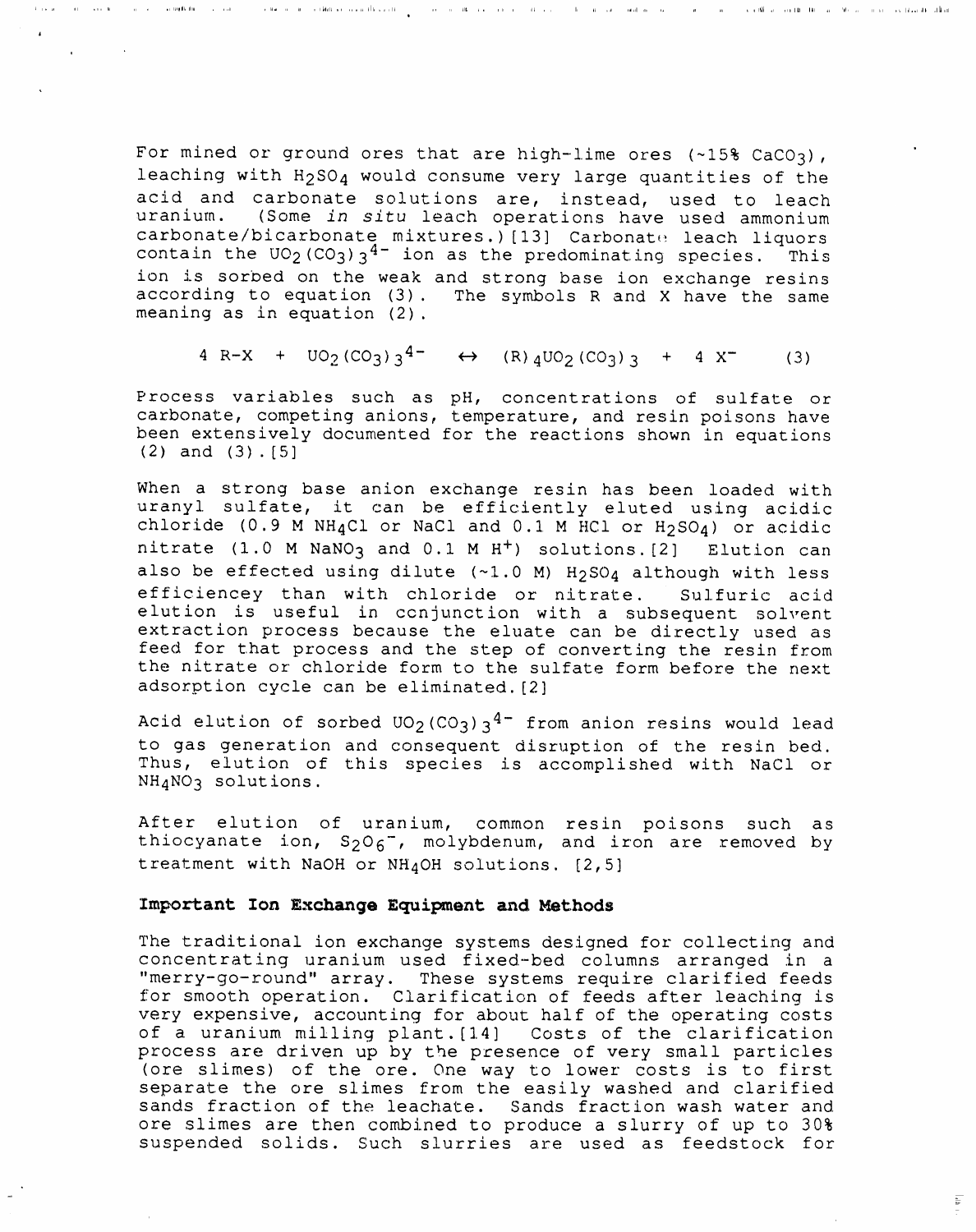resin-in-pulp (RIP) or countercurrent ion exchange processes which have been successful processes for treating unclarified feedstock.

the contract of the contract of

In all CIX systems, the resin bed is fluidized by an upflow stream of feedstock. Continuous ion exchange processes have been described as a major development in ion exchange technology. The success of CIX processes is directly related to the careful experimental and theoretical work of a variety of investigators. [15-22] Three particular fluidized column systems have been used commercially with great success:

NIMCIX System-This system was developed from Cloete-Streat concepts by the National Institute for Metallurgy in South Africa. [23, 24]

USBM-MCIX System-This system was developed by the U.S. Bureau of Mines. It is used for in situ uranium mining processes.  $[17-19]$ 

HIMSLEY COLUMN-The most recently proven fluidized bed contacting system, the Himsley column, has seen use in South Africa, Canada, and the U.S. [21,22]

Porter has developed an upflow, multi-tank fluidized bed ion exchange system for Namibia. [25,26] A downflow pulsed-bed ion exchange method (Higgins Loop CIX) has been used to recover uranium from copper dump leach liquors at Bingham Canyon, Utah. [II]

Continuous RIP processes mix resin beads with desanded pulp, separate the uranium-rich beads by a screening step, and then elute uranium from the beads in a separate system, recycling the regenerated beads for reuse in uranium sorption. One or more of these operations may be used in any given process. An upflow RIP process has been used to recover uranium in France. [27] Several RIP processes have been used successfully over the past 25 years in uranium mills. [27] All use screen-mix systems, which are the only technology capable of handling medium or high density slurries. No basket RIP systems, developed in the 1980's, are in operation. Development of high specific gravity  $({\geq 1.25})$  ion exchange resins would significantly extend the scope of RIP applications.

A combination of ion exchange and solvent extraction, based on pioneering work done at Oak Ridge National Laboratory [28], represents the most widely used method for uranium recovery from sulfate ore leach liquors. [22,29-31] The uranium is eluted from ion exchange resins using  $H_2SO_4$  and the eluate is used as feed for an extraction by a tertiary amine.

#### **SEPARATI**O**N P**R**OCESS**E**S**

Uranium, concentrated in fuel assemblies, undergoes fission, after capturing a neutron in nuclear reactors, to generate fission products, energy, and more neutrons. In power reactors,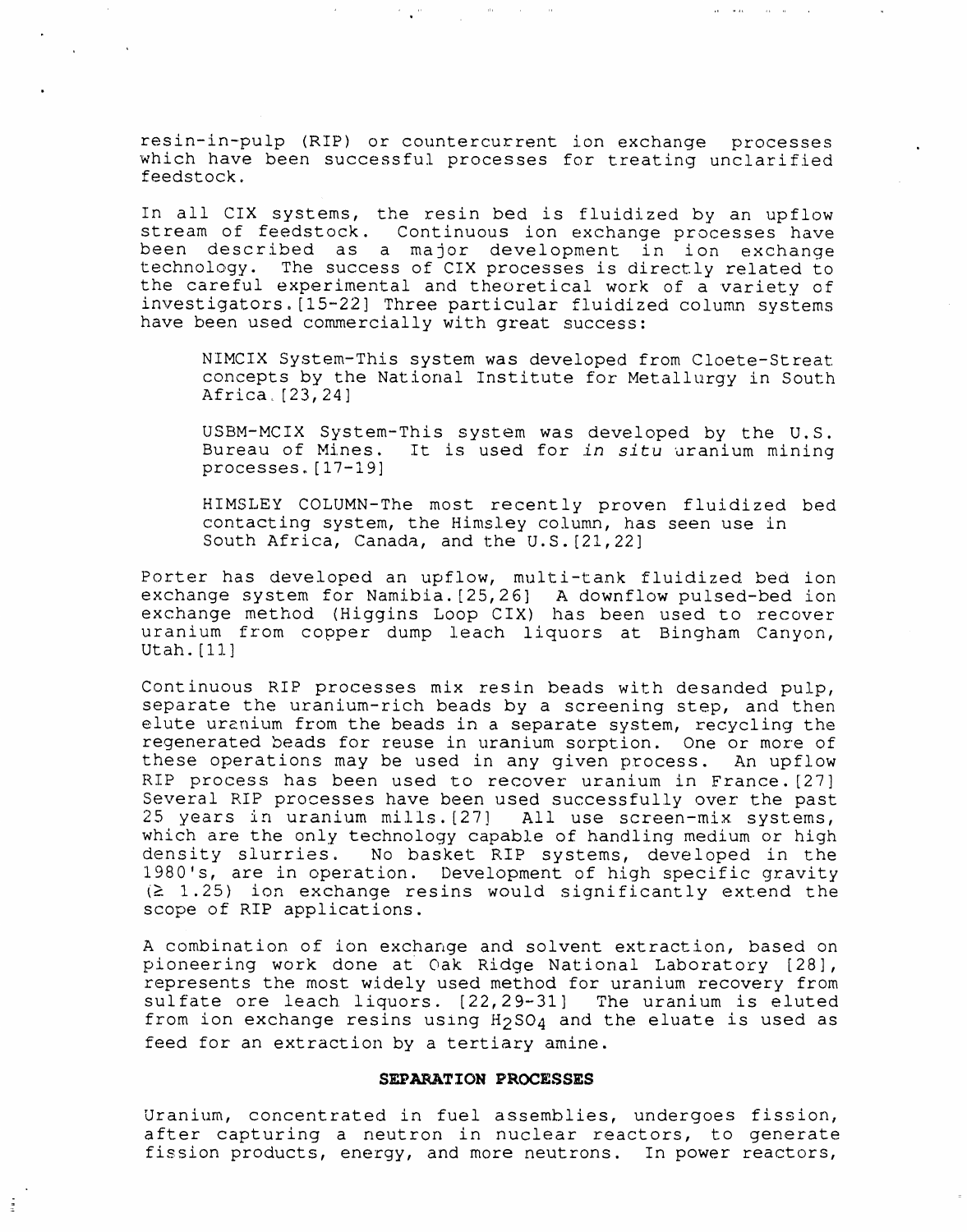energy is the desired product; in production reactors, the additional neutrons are the desired product because they react<br>to produce new isotopes. The main isotope of the neutron The main isotope of the neutron irradiation of natural uranium is 239pu, produced when a neutron is captured by <sup>238</sup>U (accompanied by two beta decay reactions). The  $237$ Np isotope is also produced in much lower yields.

After the irradiated fuel elements are removed from the reactor they are stored in cooling basins to allow short lived fission product isotopes to decay. The last step in the nuclear fuel cycle is the separation of uranium, plutonium, and useful byproducts from each other and from unwanted fission products. Ion exchange cannot compete with solvent extraction in the primary process of uranium recovery, but it is used in several important secondary recovery steps.

# **N**u**clear Fuel Reproc**e**ssin**g

 $\vert$ 

Throughout the world, reprocessing of nuclear fuels employs some form of the Purex or Thorex processes, solvent extraction processes using tri-n-butylphosphate (TBP) as the extracting agent. Although no reprocessing of power reactor fuels is planned in the U.S., the Savannah River, Hanford, and Idaho Falls defense sites use TBP-based solvent extraction. European, Japanese, and Indian reprocessing facilities use Purex or modified Purex processes. The Thorex process was developed to process thorium-based fuels.

In Purex reprocessing, such as at the Savannah River Site, irradiated uranium is first dissolved in nitric acid and then separated from plutonium and fission products during solvent extraction with TBP. The high activity waste concentrate from the first Purex cycle contains most of the  $237$ Np and some of the  $239$ Pu. It also contains aluminum and most of the fission It also contains aluminum and most of the fission products. As shown in Figure 1 [32], the neptunium and plutonium are separated from other ions, except for thorium, by an agitated bed anion exchange step using a strong base resin. This is possible because Pu(IV) and Np(IV) both form stable anionic hexanitrato species in the concentrated (7-9M) nitric acid solution.

The Pu and Np are then eluted with dilute (0.35M) nitric acid as the Pu (IV) and Np(IV) ions and reconverted after elution to the hexanitrato anions with 8M nitric acid. A second anion column is used to resorb Pu(NO<sub>3</sub>)  $6^{2-}$  and Np(NO<sub>3</sub>)  $6^{2-}$ . Plutonium is separated from neptunium by elution as Pu(III) with 5.5M nitric acid, ferrous sulfamate, and hydrazine. Neptunium ion is not reduced under these conditions and remains sorbed on the resin.

A strong acid cation resin is used next to separate 234Th that is often found with the  $237$ Np. The neptunium is oxidized to Np(V) in I-2M nitric acid and, in that oxidation state, is not strongly sorbed by the cation exchanger. Thorium,  $Th^{4+}$ , is retained on the resin and is periodically eluted with NaHSO $_4$ . Any <sup>239</sup>Pu is then recycled back to the rest of the process and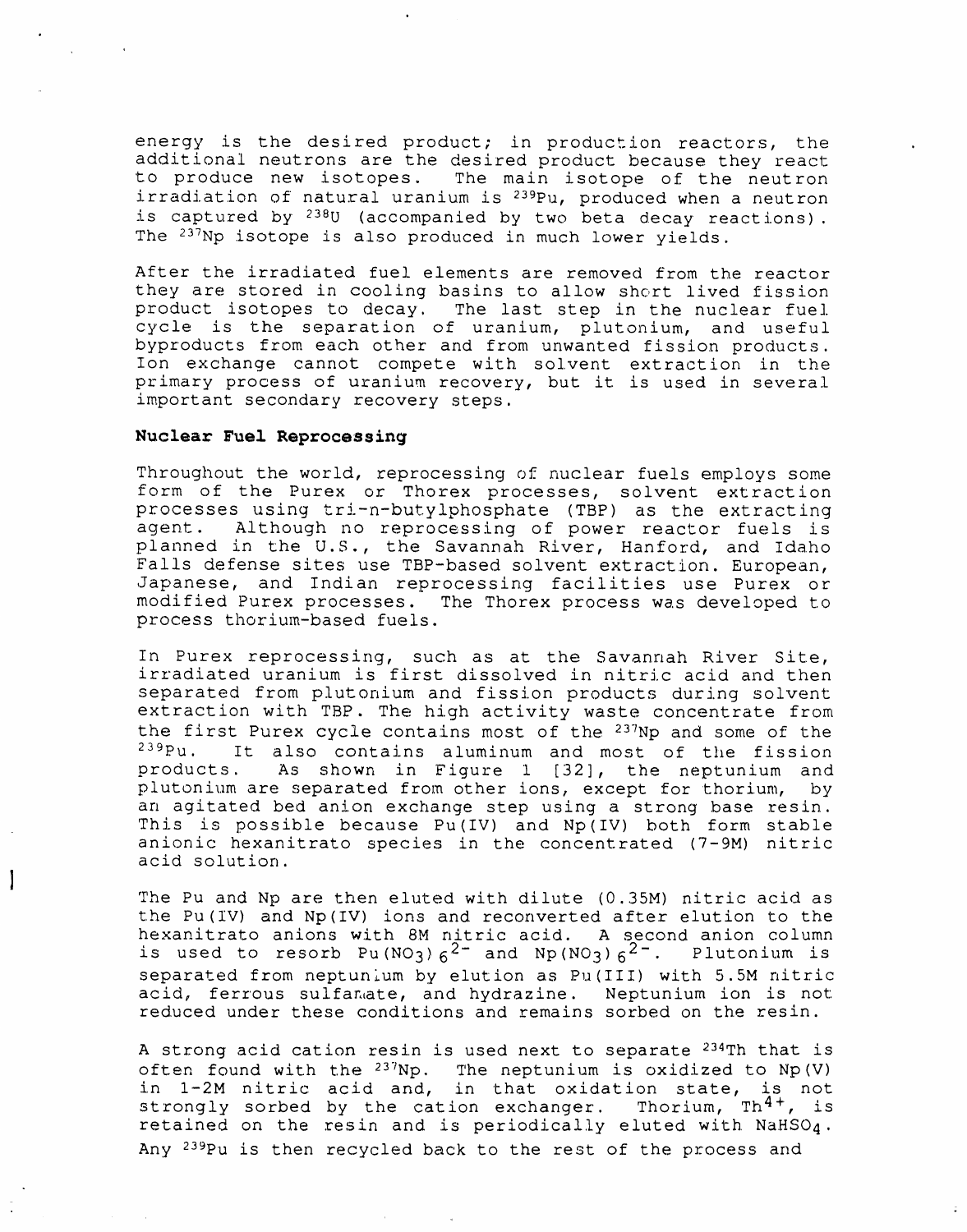

 $\bullet$ 



÷,

ă.

ION EXCHANGE USED IN REPROCESSING URANIUM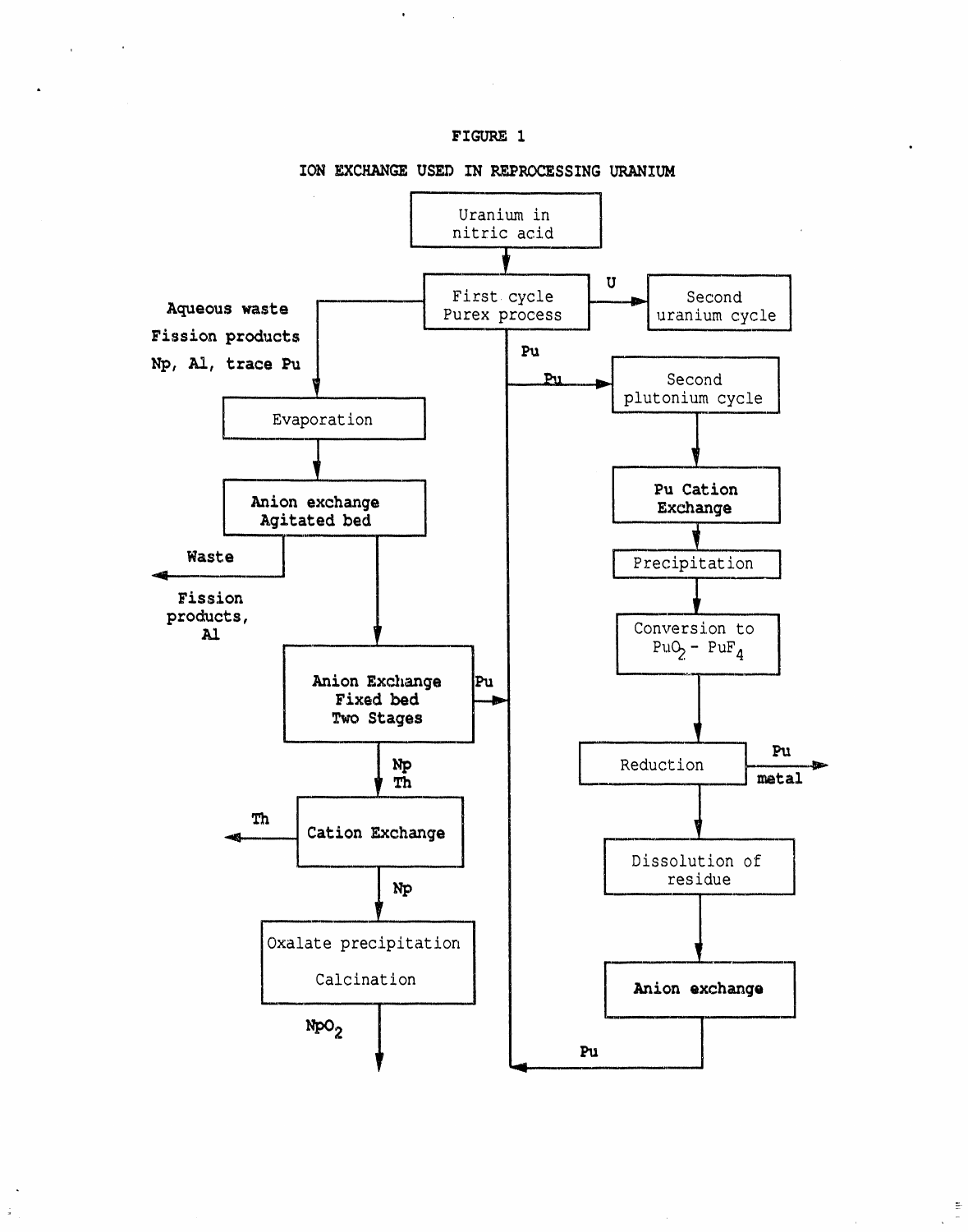## the <sup>237</sup>Np is used in targets for irradiation to make <sup>238</sup>Pu.

The second cycle of the Purex process produces a dilute (1-3<br>g/L) plutonium stream. Plutonium is concentrated (Figure 1) on g/L) plutonium stream. Plutonium is concentrated (Figure i) on a strong acid cation resin after reduction to Pu(III) with hydroxylamine. Sorbed plutonium is eluted with 5M nitric acid to yield a soution (40-60 g/L) that is concentrated enough for subsequent Pu recovery by precipitation.

 $\mathbf{m}^{\prime}=\mathbf{m}^{\prime}=\mathbf{m}$ 

the main to addition that the additional

When <sup>239</sup>Pu metal is produced by reduction using Ca metal in the recovery process, unreacted plutonium compounds and metal fragments remain in the reaction residue. The residue is treated with concentrated nitric acid to dissolve the plutonium, filtered, and the Pu is sorbed as Pu(IV) on a strong base anion resin. Plutonium collected in this way is recycled to the main process after elution with dilute HNO3.

## IO**N EXCHANGE IN NUCLEAR POWER PLANTS**

A wide variety of reactor designs have been used throughout the world to produce power. Regardless of the design, the basic operation employs the use of a controlled nuclear reaction to supply energy to produce steam to drive turbine generators. Ion exchange is used extensively to purify water entering and leaving the reactor. [33,34] These applications are briefly noted below:

- Plant makeup water demineralizers usually are strong base or strong acid nuclear grade resins. Nuclear grade resins are distinguished from regular grade resins by their uniform particle size, their purity relative to leachable ions, and their high degree of conversion to the desired ionic form. These very pure resins generate effluent water of the high quality needed to minimize neutron activation product formation and corrosion.
- Reactor coolant water is purified by mixed bed cation and anion exchange systems, normally found in the  $H^+$  and  $OH^-$  forms, respectively. In pressurized water and OH<sup>-</sup> forms, respectively. reactors (PWR) the anion resin also serves to rem borate ion, a nuclear poison.
- Steam condensates are polished using mixed bed, powdered resins that act as filters as well as ion exchangers. Often, deep bed strong acid/strong base systems are used to treat condensate. Evaporator condensates are usually discharged or recycled as makeup water after treatment.
- Contaminated water from fuel pools and other dilute miscellaneous wastes can be treated by ion exchange to yield high purity water.

### **DEC**O**NTAM**I**NATI**O**N** O**F N**U**CLE**A**R WASTES**

Waste streams from the reprocessing of nuclear fuels contain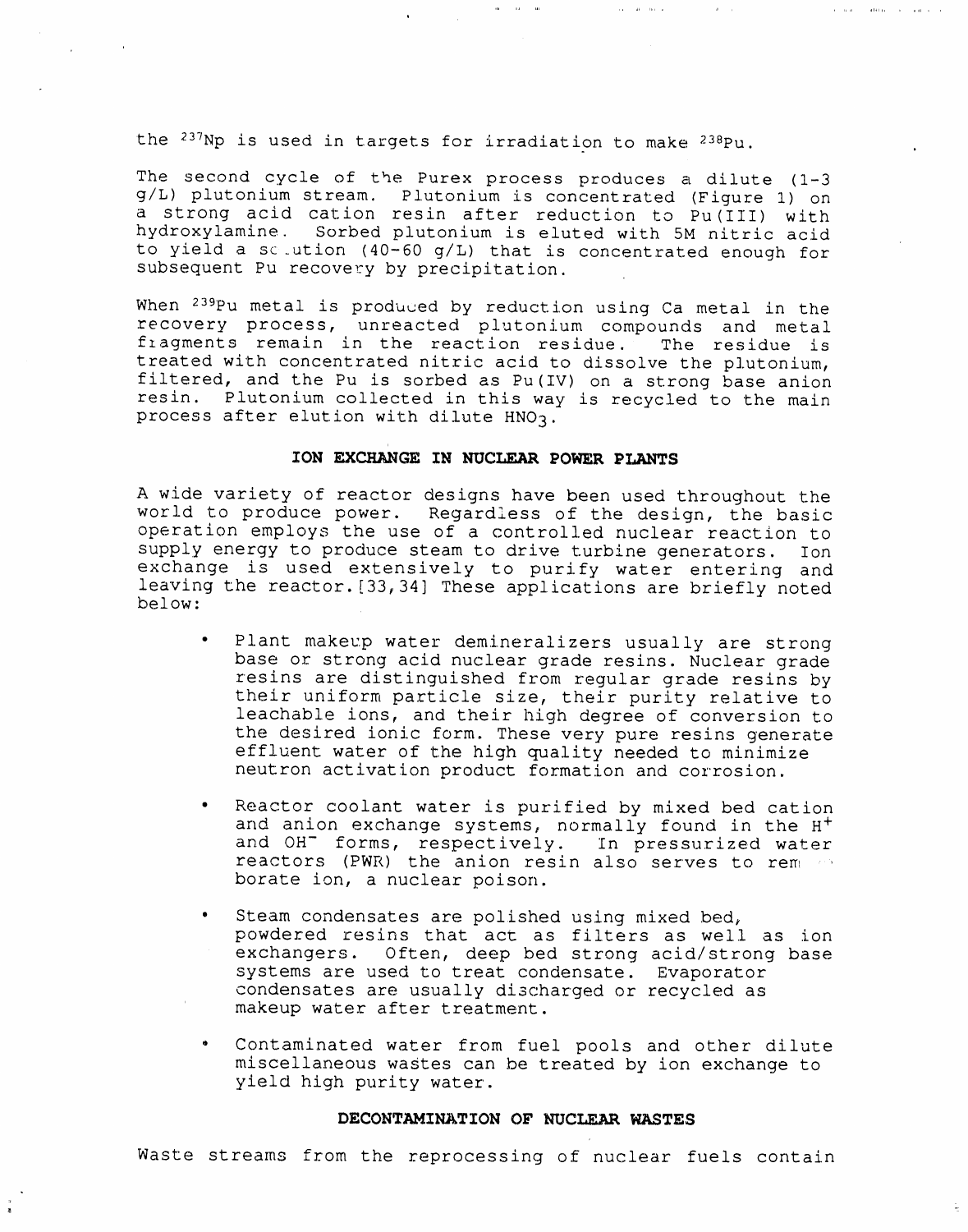essentially all of the fission products found in irradiated fuel. The number of variations of the Purex or Thore reprocessing processes used throughout the world leads to an equal number of nuclear wastes, each having its own characteristic properties. It is not possible to consider them all here. Instead, the uses of ion exchange in treatment of<br>some general catagories of nuclear wastes are described. In some general catagories of nuclear wastes are described. addition, specific waste treatments of interest involving ion exchange technology are noted.

#### **High Activity Wast**e **Str**e**am**s

Waste streams from fuel reprocessing are acidic in nature. At Savannah River and Hanford the pH of the waste is adjusted to 12 or greater with NaOH and the waste is stored in carbon steel tanks. During aging, insoluble materials precipitate and the primary radionuclide left in the supernate, as the soluble portion of the waste is called, is  $137Cs$ .

At Hanford [35], cesium ion was recovered and purified by cation exchange. The first ion exchanger used was a zeolite but this was later changed to a phenolic resin, Duolite  $\&$  ARC-359. [36] Feed for the process consisted of supernate blended with the product from a phosphotungstate precipitation performed on acid waste. These solutions contained as much as 250 Ci of 137Cs per gallon and were about 5M in sodium ion. After sorption, the sodium ion was preferentially eluted from the resin using 0.25M ammonium carbonate. Cesium was eluted with a 3M  $(NH_4)$   $2CO_3/2M$ NaOH mixture at 60°C. Ammonium carbonate in the eluate was thermally decomposed and the resulting solution was concentrated by evaporation and sent to storage.

At the Savannah River Site [37], a resorcinol/formaldehyde condensation resin has been developed that is capable of selectively sorbing 2.5 E-4M Cs' from supernate containing up to 6M  $\text{Na}^+$ . The cesium can be recovered by elution with 1M HCOOH or  $0.5M$  HNO<sub>3</sub>. Two modes of final disposal of the waste cesium have been proposed:

- Incorporate the eluate containing cesium ion with feed to the glass melter for final encapsulation in glass and then reuse the resin.
- Incorporate spent resin with the feed to the glass melter for final vitrification.

At West Valley Nuclear Services Co., a subsidiary of Westinghouse Electric Corp., cleanup has begun on about 550,000 gallons of neutralized Purex waste. The initial treatment step involves passing waste supernate through zeolite ion exchange columns to remove  $Cs^+$  and  $Sr^{2+}$ . The loaded zeolite will be combined with washed hydroxide sludge and about 8,000 gallons of acidic Thorex waste, generated during processing of thorium based fuel, for incorporation into glass. [38]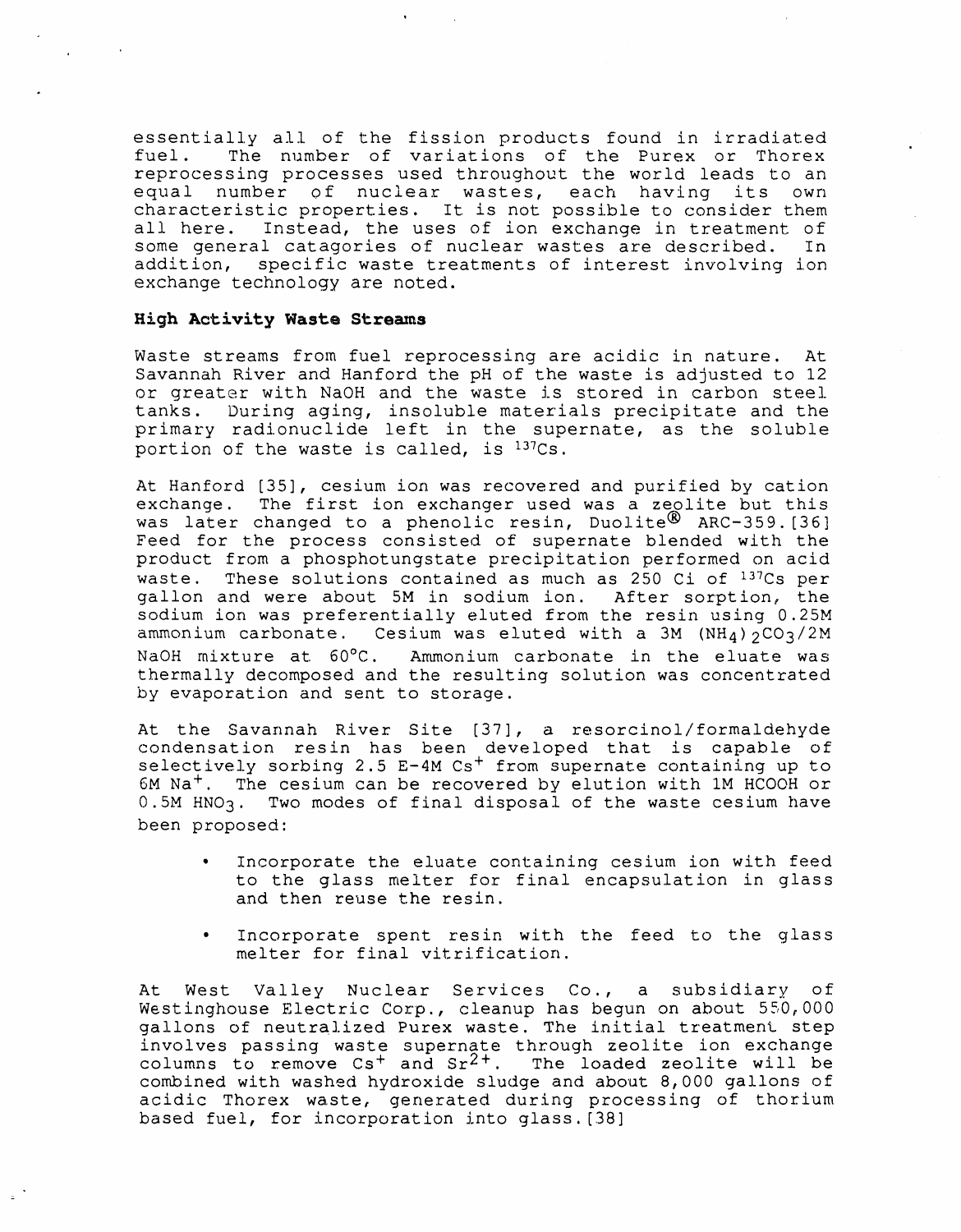#### **Low Activity Wast**e

High activity wastes are usually concentrated by evaportation to minimize the storage volume required. Condensate from waste evaporators usually contains radioactive cesium due to<br>entrainment. Removal of the cesium can be effected using a Removal of the cesium can be effected using a zeolite or an organic ion exchange resin, depending on the pH of the waste stream and the fate of the decontaminated waste stream. For example, evaporator condensate from nuclear power plants is decontaminated using mixed bed ion exchange in order to generate very pure effluent that can be recycled as makeup water.

At Savannah River Site, condensate is decontaminated first by passage through a zeolite bed and then treatment in an effluent treatment facility. A final polishing step in the effluent treatment uses strong base cation exchange to remove the small quantity of cesium ion that remains in the waste after a reverse osmosis step that preceeds the ion exchange. The cation resin is eluted with 2M NaNO3 to remove  $Cs<sup>+</sup>$  and the eluate is incorporated in concrete for storage in vaults. [39]

At Oak Ridge National Laboratory, cesium ion is separated from dilute waste by passage through a column phenolic/carboxylic acid resin. It is subsequently eluted with  $0.5M$  HNO<sub>3</sub>. [40]

After the accident at Three Mile Island Unit 2 Nuclear Power Station (TMI), large volumes of contaminated water remained in the facility that required decontamination. The Containment Building sump held approximately 600,000 gallons of contaminated water; about 500,000 gallons were stored in the Auxiliary and Fuel Handling building and another 90,000 gallons were in the Reactor Coolant system. The primary radionuclides of concern were <sup>137</sup>Cs and <sup>90</sup>Sr in each case but the activity level in the Auxiliary and Fuel Handling building was less by a factor of ten than that in the other two facilities. A slightly different ion exchange treatment was used for the two streams.

Waste water from the Auxiliary and Fuel Handling building was decontaminated by the Epicor II system [41] that was composed of a primary series of carbon steel ion exchange liners (columns) followed by two polishing steps. The liners contained organic<br>ion exchange resins, although some also contained zeolite. The ion exchange resins, although some also contained zeolite. Epicor II system removed approximately 55,000 Ci of gamma emittors, generating 50 highly loaded liners that were disposed of at the commercial waste burial ground at Richland, Washington.

A submerged demineralizer system was used to decontaminate the waste held in the Containment Building sump and the Reactor Core system. Two parallel trains of four ion exchange columns in series were operated in carousel mode while submerged in the reactor fuel pool, which provided shielding. The sorbing medit was a  $60/40$  mixture of Linde IQNSIV" IE-96 and A-51 zeolite designed to remove Cs' and  $\texttt{Sr}^{\texttt{2}}$ ', respectively, with near.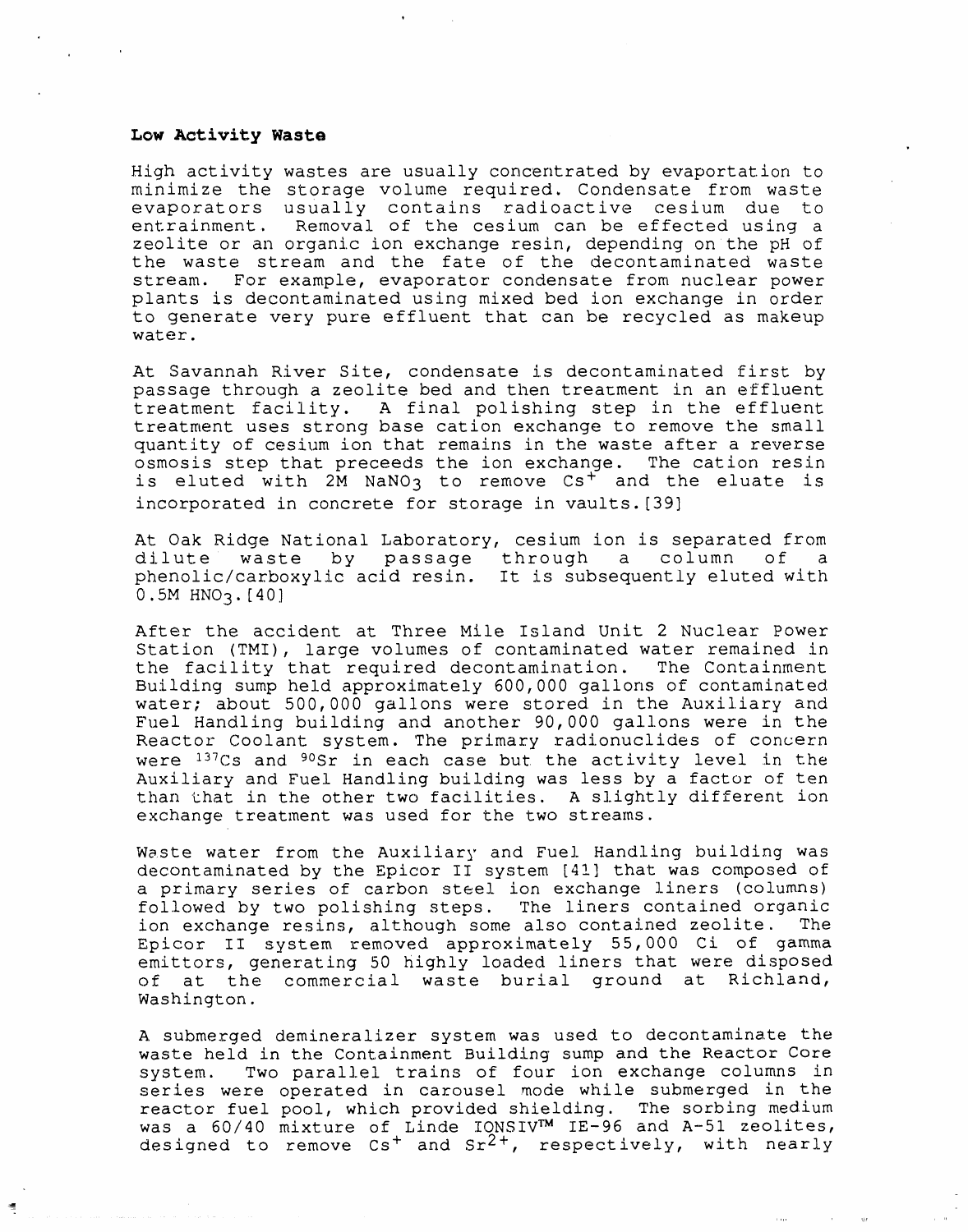simultaneous breakthrough of the two radionuclides. The effluent from the zeolite beds was further polished with the Epicor system and stored in tanks for reuse at the TMI facility.

Ion exchange technology has been proposed as a method of removing other fission product radionuclides from nuclear<br>wastes. The pertechnetate ion,  $TCO_A^-$ , is readily sorbed on a The pertechnetate ion,  $Tc04^-$ , is readily sorbed on a strong base resin. Large quantities of 4M nitric acid are required to elute the  $99Tc$  ion from the resin and the process by itself has not been cost effective. Recent work has shown that the pertechnetate ion can be removed from the eluate by sorption onto a weak base resin, allowing recycle of the nitric acid as a cost saving measure. Elution from the weak base resin with a small volume of lM NaOH completes the isolation of this long-lived isotope from the waste stream. [42]

Chelating resins can be used to complex and retain many cationic radionuclides such as  $90$ Sr,  $60C$ ,  $51Cr$ , and  $95Zr$  that may be found in trace quantities in low activity wastes. The :°6Ru (nitrosyl) species found in waste streams have historically resist efficient isolation by ion exchange. Recent work with somewhat flexible sulfur-containing copolymers [43] gives hope that specially designed functional groups may be able to effect removal of nitrosylruthenium ions from nuclear waste.

On a much smaller scale, except for the case of zeolite ion exchangers, several inorganic exchangers have been used for the sorption and separation of radionuclides. These include the zeolites, synthetic zeolites, hexacyanoferrates, oxides and hydrous oxides, and acidic salts of multivalent metals. [44]

# $Non-Radioactive$  Waste-Hg

Fuel elements containing alloys of aluminum with enriched uranium are reprocessed by dissolution in nitric acid using mercuric nitrate as a catalyst. [45] The mercury introduced at this point ultimately finds its way into both high- and low-activity wastes. Strict regulation of dispensing and storing waste streams containing toxic materials such as mercury has led<br>to studies of ways to isolate and immobilize dissolved mercury to studies of ways to isolate and immobilize dissolved\_ercury from the waste to protect the environment. Duolite GT-7 $\frac{3}{2}$ cation exchange resin is used entensively at the Savannah River Site [39] to remove  $Hg^{2+}$ ,  $Hg_2^{2+}$ , and dissolved  $Hg^{\circ}$  from dilute waste streams.

### **OTHE**R **ACTINI**DE **SEP**A**RATIONS OF INTER**E**ST**

Ion exchange has been used in several applications to separate actinide isotopes produced in special irradiation campaigns.

#### **Tran**s**pl**u**tonium** E**l**e**m**e**nt**s

A decade and a half ago, kilogram quantities of <sup>243</sup>Am and <sup>244</sup>Cm and milligram amounts of <sup>252</sup>Cf were produced at Savannan River. [46] At about the same time, Oak Ridge produced those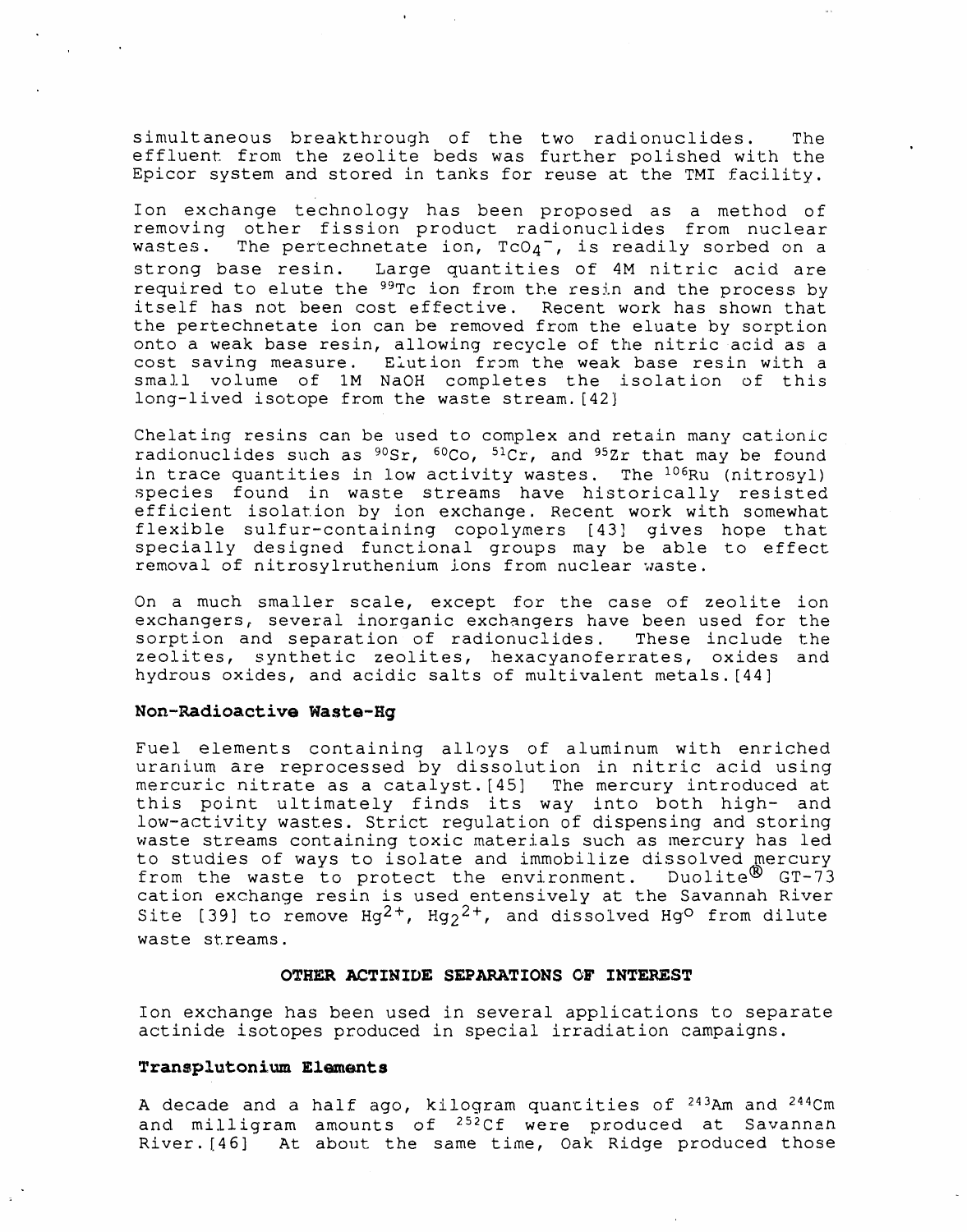radionuclides as well as  $^{249}Rk$ ,  $^{253}Es$ , and  $^{257}Fm$  in their High Flux Isotope Reactor. [47] The heavy transplutonium elements are made by neutron irradiation of a mixture of Pu isotopes  $[46, 48]$ <br>or a mixture of Pu, Am, and Cm.  $[47]$  The ion exchange or a mixture of Pu, Am, and Cm. [47] separations of actinides at Loth Oak Ridge and Savannah River were accomplished using high pressure ion exchange. [46,48-51] There are two major advantages in operating high pressure ion exchange for this particular application. First, radiation damage to the resin is minimized because very small resin beads are used, allowing for rapid flow rates. Second, high pressure keeps radiolytic gases, that otherwise would disrupt the bed, in solution.

At Oak Ridge, the lanthanides and actinides were separated from each other on a strong base ion exchanger. Lanthanides were eluted with 10M LiC1 and most of the Am and Cm were then eluted with 9M LiCl. The rest of the americium and curium and the heavier actinides were eluted with alpha-hydroxyisobutyrate (AHIB) .[50] The heavier nuclides elute first because they form more stable complexes with AHIB.

The Savannah River process used displacement development, similar to that used at Hanford [52] to purify Am, on cation<br>exchange resin to effect separation and purification. The exchange resin to effect separation and purification. lanthanides and actinides were first sorbed on the resin column behind a barrier band of zinc ion. Development of the band with diethylenetriaminepentaacetic acid (DTPA) moved the more stable actinide complexes to the front of the band, leaving the lanthanides behind. The actinides were resorbed on the resin The actinides were resorbed on the resin when the band reached the zinc because zinc for**m**s an even more stable complex with DTPA. The net result was that the actinides separated into discrete bands on the resin. They were eluted, resorbed and developed on a series of smaller columns, and finally eluted in very pure form.

# **Conc**a**ntrat**io**n** o**f** 2**33U fr**om **2**3**2Th Irrad**i**ation Pr**o**d**u**cts**

Neutron irradiation of 2-32Th produces 2\_3U**.** [53, 54] The two isotopes are separated from each other by the Thorex solvent<br>extraction process using TBP. The uranium stream is extraction process using TBP. concentrated by sorption of  $233U$  on a strong acid cation resin followed by elution with a  $NH_4NO_3/HNO_3$  mixture.

## **241A**m **from A**ge**d 2**4**1p**u

A product of the beta decay of  $^{241}$ Pu is  $^{241}$ Am, which is used in commercial applications such as smoke detectors, thickness gauging, and oil well logging. [55] The separation of plutonium and americium is possible by solvent extraction [56,57], molten salt extraction [55], or precipitation. [58] Each of these separation processes, however, must be coupled with at least one ion exchange process step. Cation exchange allows a preliminary separation of Pu(III) and Am(III) from ionic impurities of +I or +2 charge. Also, anion exchange of Pu(NO3)  $6^{2}$  from concentrated nitric acid solution effects its separation from Am(III).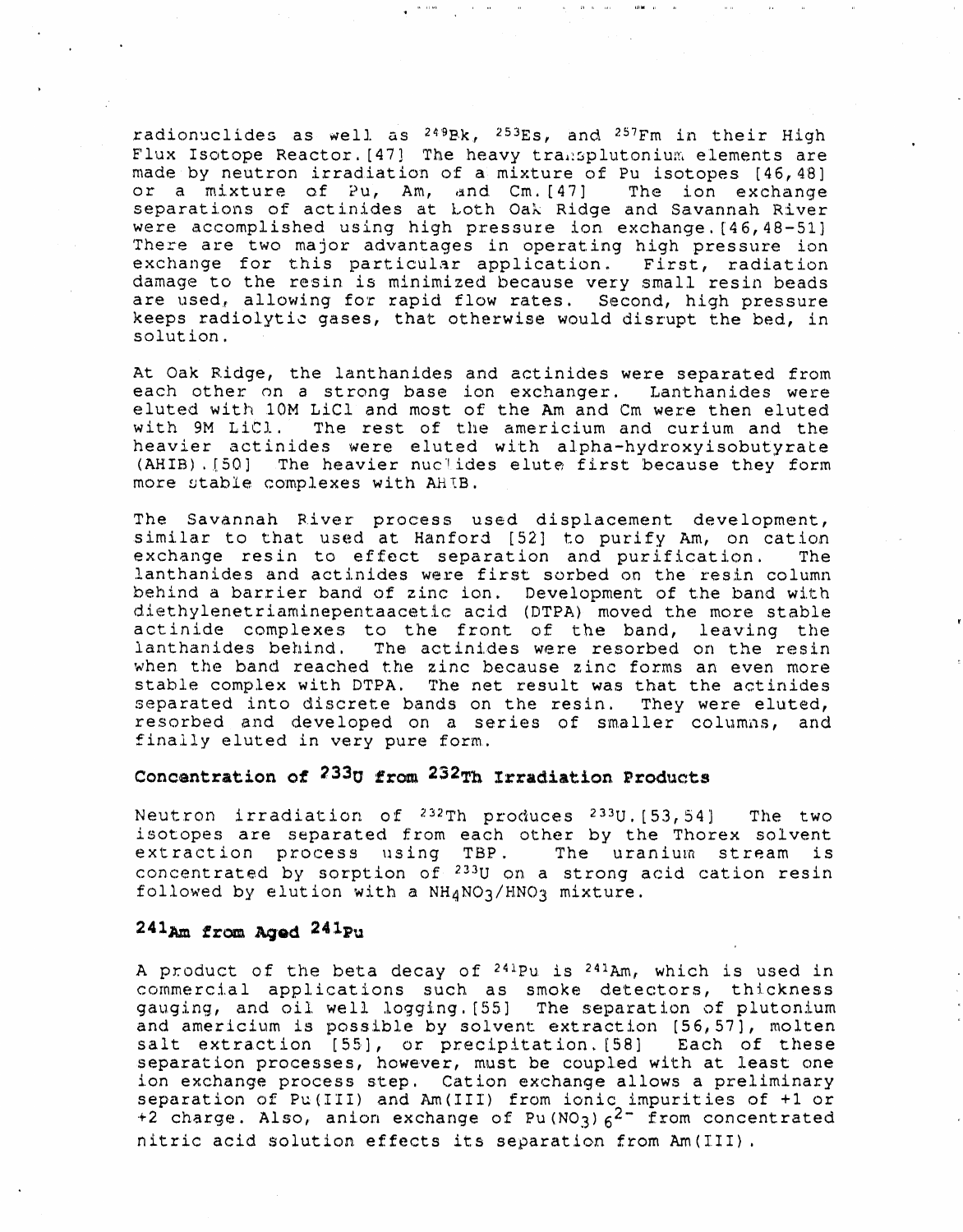### **REFERENCES**

 $\alpha$  , where  $\alpha$  is a set of the set of the set of the set of the set of the set of the set of  $\alpha$ 

 $\left\langle \mathbf{a}\right\rangle =\frac{1}{2}\left\langle \mathbf{a}\right\rangle -\left\langle \mathbf{a}\right\rangle -\left\langle \mathbf{a}\right\rangle -\left\langle \mathbf{a}\right\rangle -\left\langle \mathbf{a}\right\rangle \right\langle \mathbf{a}\right)$ 

i

- I. Uranium in South Africa, 1946-1956, " Associated Scientific and Technical Societies of South Africa, Jchannesburg, South Africa (1957) .
- 2. Merritt, R. C., "The Extractive Metallurgy of Uranium," Colorado School of' Mines Research Institute, Golden, CO  $(1970)$ .
- 3. Jacobs, S. A., S. J. Schnexailder, C. Urban, Jr., T. C. Smith, and D. E. Gonzales, "Recovery of Low-Level, Dissolved Uranium Values from Treated Mine Waters" in Proc. Int. Conf. on Uranium Mine Waste Disposal (1980).
- 4. Brooke, J. N., "Uranium Recovery from Copper Leaching Operations, " Min. Congress J., 63 (8) 38-41, August 1977.
- 5. Gittus,J.H.,"Uranium", Butterworths, Washington, DC, p. 51  $(1963)$ .
- 6. Kunin, R., "Ion Exchange Resins," John Wiley & Sons, Inc., New York, NY (1958) .
- 7. Browning, S. J., "Processing of Uranium Ores," Australian Min., 48 (1972).
- 8. Kennedy, R. H., "Status Report from the United States of America, " in Processing of Low-Grade Uranium Ores, Vienna, 1966, IAEA, Vienna (1967)**.**.
- 9. Phillips, C. R. and Y. C. Poon, "Status and Future Possibilities for the Recovery of Uranium, Thorium, and Rare Earths from Canadian Ores, with Emphasis on the Problem of Radium: Pt. 2, Solvent Extraction and Ion Excharge,"  $Min.$   $Sci.$   $Eng.$ , 12 (1980).
- I0. Himsley, A., "Recovery of Uranium by Ion Exchange Process, " in Extractive Metallurgy of Uranium. a Short Course, Dept. of Met. and Mat. Sci., University of Toronto and Met. Soc. of Canad. Inst. of Min. and Met., Hydromet. Section (1978).
- II. "Uranium Extraction Technology." OECD Nuclear Energy Agency and IAEA, Paris, France (1983).
- 12. McGarvey. F. X. and J. Ungar, "The Influence of Resin Functional Group on the Ion-Excharge Recovery of Uranium.,<br>J. South African Inst. Min. Met., 93 (1981).  $\frac{1}{\sqrt{2}}$
- 13. Naden, D. ard M. R. Bandy, "Choice and Design of Solid Ion Exchange Plants for Recovery of Uranium, " J. Chem. Biotechnol., 29 (1979).
- 14. Cloete, F.L.D., "The Relix Process for the Resin-in-Pulp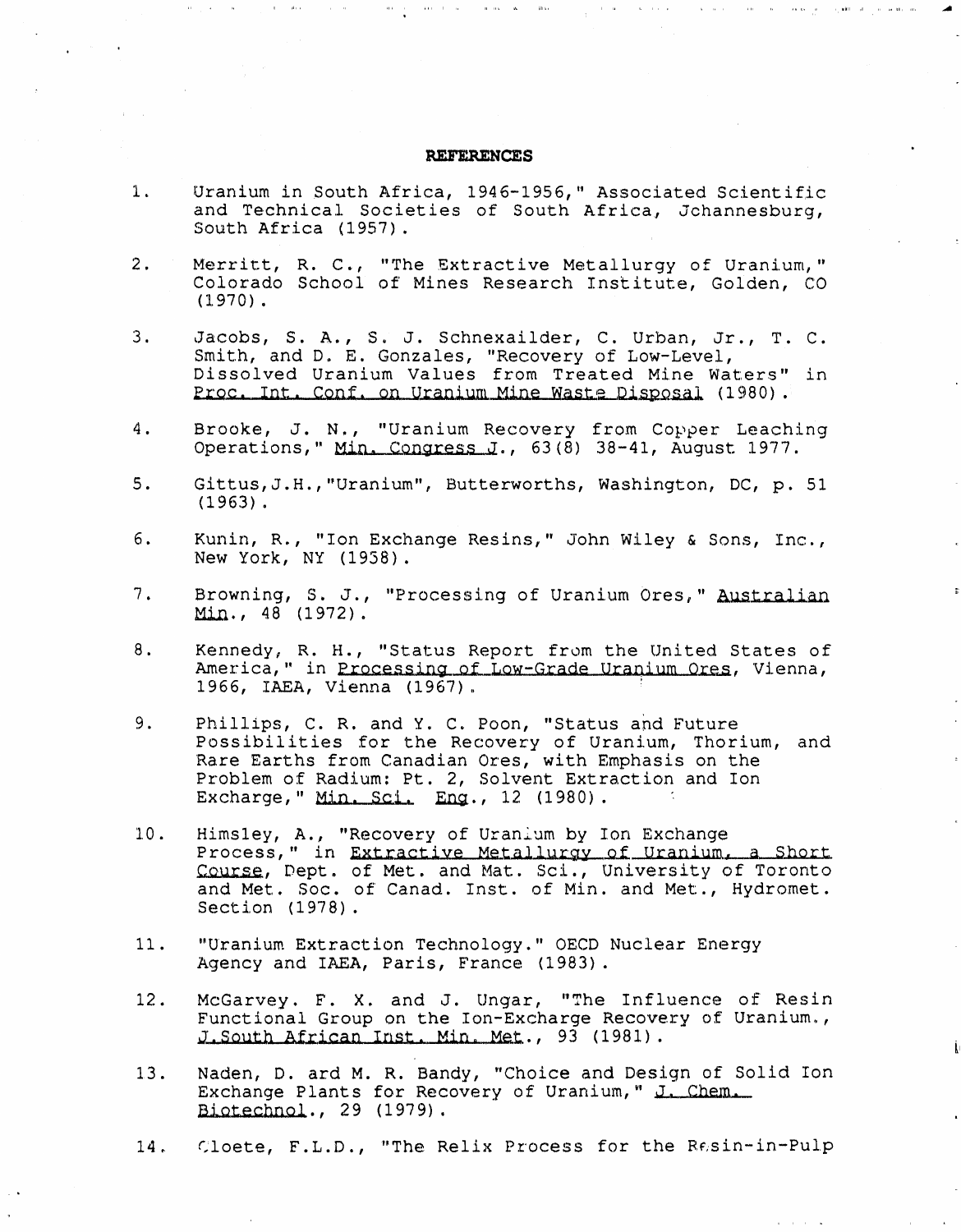Recovery of Uranium," J. South African Inst. Min. Met., 81, 66 (19Sl) .

the common service makes the contract of

15. Cloete,F.L.D. and Streat,M, U.S. Patent 3,551,118 (1970).

പ്പിക്കുന്ന പ്രവേശിച്ച് പ്രവേശിച്ചു. പ്രവേശിച്ച് പ്രവേശിച്ചു പ്രവേശിച്ചു പ്രവേശിച്ചു. പ്രവേശിച്ചു പ്രവേശിച്ചു<br>പ്രവേശിച്ചു പ്രവേശിച്ചു പ്രവേശിച്ചു പ്രവേശിച്ചു പ്രവേശിച്ചു പ്രവേശിച്ചു പ്രവേശിച്ചു പ്രവേശിച്ചു പ്രവേശിച്ചു പ്

- 16. Streat, M. and R. Y. Qassim, "Recovery of Uranium from Unclarified Liquors by Ion Exchange," in Proc. Int. Symp. on Hydromet (1973).
- 17. George, D. R. and J. B. Rosenbaum, "New Developments and Applications of Ion Exchange Techniques for the Mineral Industry," in Proc. Conf. on Ion Exchange in the Process Industries, London, July 1976, Soc. Chem. Ind., London (1976).
- 18. Traut, D. E., I. L. Nichols, and D. C. Seidel, "Design Requirements for Uranium Ion Exchange from Ammonium Biocarbonate Solutions in a Fluidized System," U.S. Bureau of Mines Report RI 8280, Washington, DC (1978).
- 19. Traut. D. E., I. L. Nichols, and D. C. Seidel, "Design Requirements for Uranium Ion Exchange from Acidic Solutions in a Fluidized System," U.S. Bureau of Mines Report RI 8282, Washington, DC (1978).
- 20. Himsley, A., "Performance of Himsley Continuous Ion Exchange System," in Proc. Symp. on Hydromet., Manchester, England, July 1981, Soc. Chem. Ind., London (1981).
- 21. Himsley, A. and E. J. Farkas, "Operation and Design Details of a Truly Continuous Ion Exchange System," in \_r\_f.. on tb\_\_J\_\_.\_aD\_h\_2\_\_C\_\_\_of Ion Exchalig\_\_, Cambridge, England, July 1976, Soc. Chem. Ind., London (1976).
- 22. Higgins, I. R.. "Update of Chem-Seps Continuous Ion Exchange Operation Relations to Uranium Recovery," in Proc. South Texas Uranium Sem. 1979, AIME, New York (1979).
- 23. Haines, A. K., "The South African Programme on the Development of Continuous Fluidized Bed Ion Exchange with<br>Specific Reference to its Application to the Recovery of Specific Reference to its Application to the Recovery of  $U$ ranium,  $\text{m}$   $\lambda$ . Alfica Inst. Min. and Met. Orange Free State Colloquium, (November 1977).
- 24. Nicol, D. I., "Design snd Operating Characteristics of the NIMCIX Contactor," in Proc. Annual Conf. Metallurgists, Can. Inst. Min., Montreal, Canada (1978).
- 25. Porter, R.R. and R@ssing Uranium Ltd., U.K. Patent i, 382,450.
- 26. Wylie, R. J. M., " Rössing Uranium Reaches Rated Production," World Mining, 52 (1979).

 $\frac{1}{2}$  .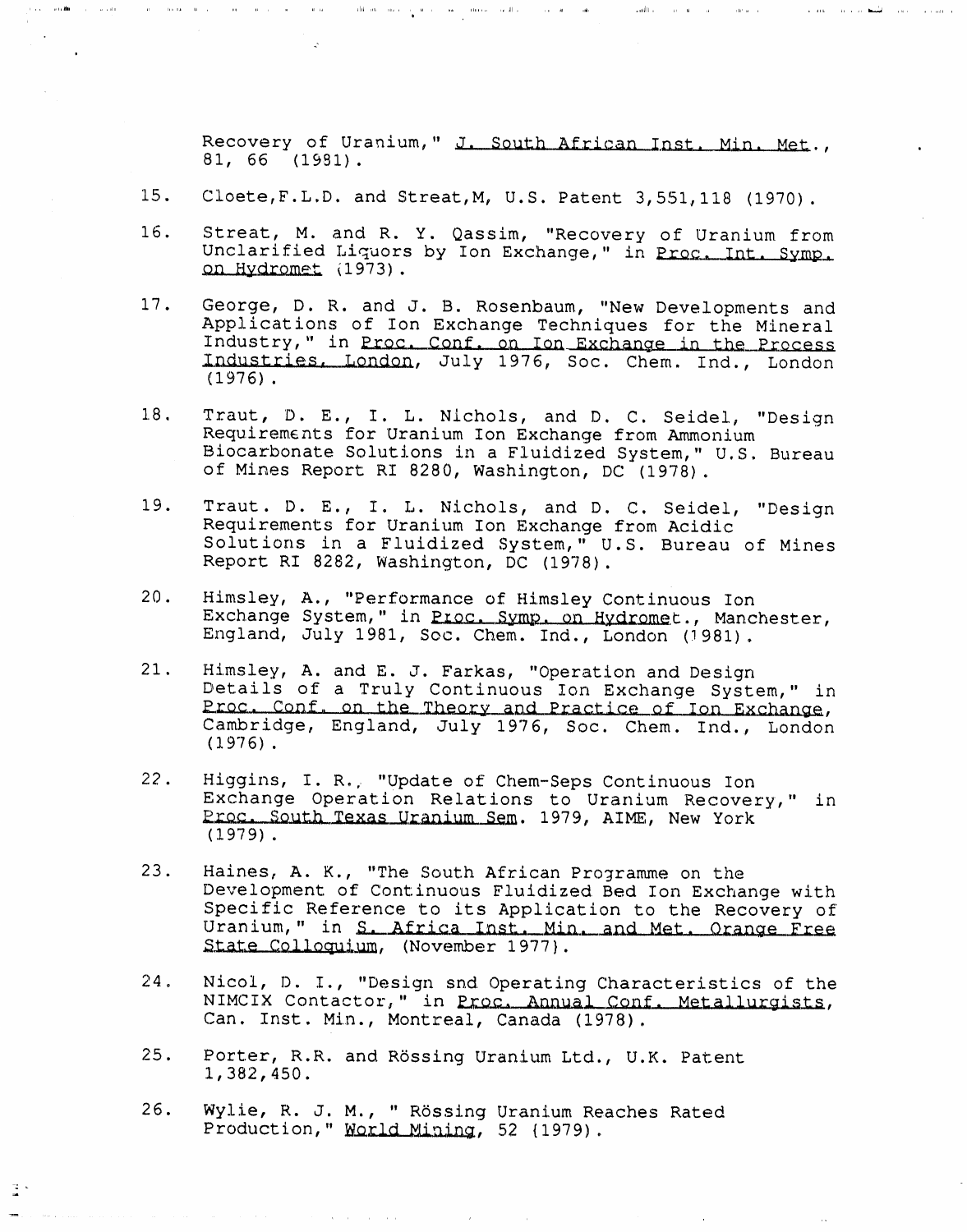- 27. Simonsen, H.A., D.W. Boydell, and H.E. James, "The Impact of New Technlogy on the Economics of Uranium Production from Low-Grade Ores," in 5th Int. Symp. of Uranium Soc., London, September 1980, Westbury House, London (1981).
- 28. Crouse, D.J. and K.B. Brown, "Amine Extract Process for Uranium Recovery from Sulfate Liquor, Vol. I., ORNL-1959  $(1955)$ .
- Fisher, J. W. and A. J. Vivjurka, "Combined Ion-Exchange -29. Solvent Extraction Process (ELUEX) for Ammonium Diuranate Production," in Proc. Conf. on Ion Exchange in the Process Industries, London, England, July 1969, Soc. Chem. Ind., London,, 163 (1970).
- Gilmore, A. J., V. M. McNamara, H. W. Parsons, and R. Semard, "Production of High Purity Ammonium Diuranate by  $30.$ the Sulphuric Acid Elution - Amine Extraction Process," Mines Branch Investigation Report IR-60-95, Canada Dept. of Mines and Technical Surveys, Ottawa, Canada (1960).
- Lloyd, P. J., "Solvent Extraction in the South African 31. Uranium Industry, " J. South African Inst. Min. Metall., 465 (1962).
- $32.$ Shulz, W.W., Wheelwright, E.J., Godbee, H., Mallory, C.W., Burney, G.A., and Wallace, R.M., "Ion Exchange and Adsorption in Nuclear Chemical Engineering", Proc. Conf. on Progress and Prospects in Adsorption and Ion Exchange, 75th Annual Meeting of the American Institute of Chemical Engineers, Washington, D.C., 1983.
- $33.$ Radwaste Management Workshop, New Orleans, LA, January  $12 - 14, 1977.$
- 34. Short Course: "Radioactive Waste Management for Nuclear Power Reactors and Other Facilities, " Alexandria, VA, May  $2-6, 1983.$
- $35.$ Larson, D.E. and P.W. Smith, "Wreatment of Hanford Nuclear Processing Wastes to Permit Lohg-Term Storage, " ARH-SA-51  $(1969)$ .
- Schulz, W. W., "Distribution Data for Various Cs, Sr, and 36. Tc Sorbents, " Atlantic Richfield Hanford Company Quarterly Report, ARH-ST-110D, pp. 34-37 (1975).
- $37.$ Bibler, J.P., Wallace, R.M., and Bray, L.A., "Testing a New Cesium-Specific Ion Exchange Resin for Decontamination of Alkaline High-Activity Waste", to be presented at the 1990 Waste Management Meeting, Tucson, AZ, February 25-March 1, 1990.
- $38.$ Barnes, S.M., Pope, J.M., and Chapman, C.C., "Three Year's Progress of the West Valley Demonstration Project Vitrification System", in Waste Management Eighty Eight,

 $\frac{1}{2}$  .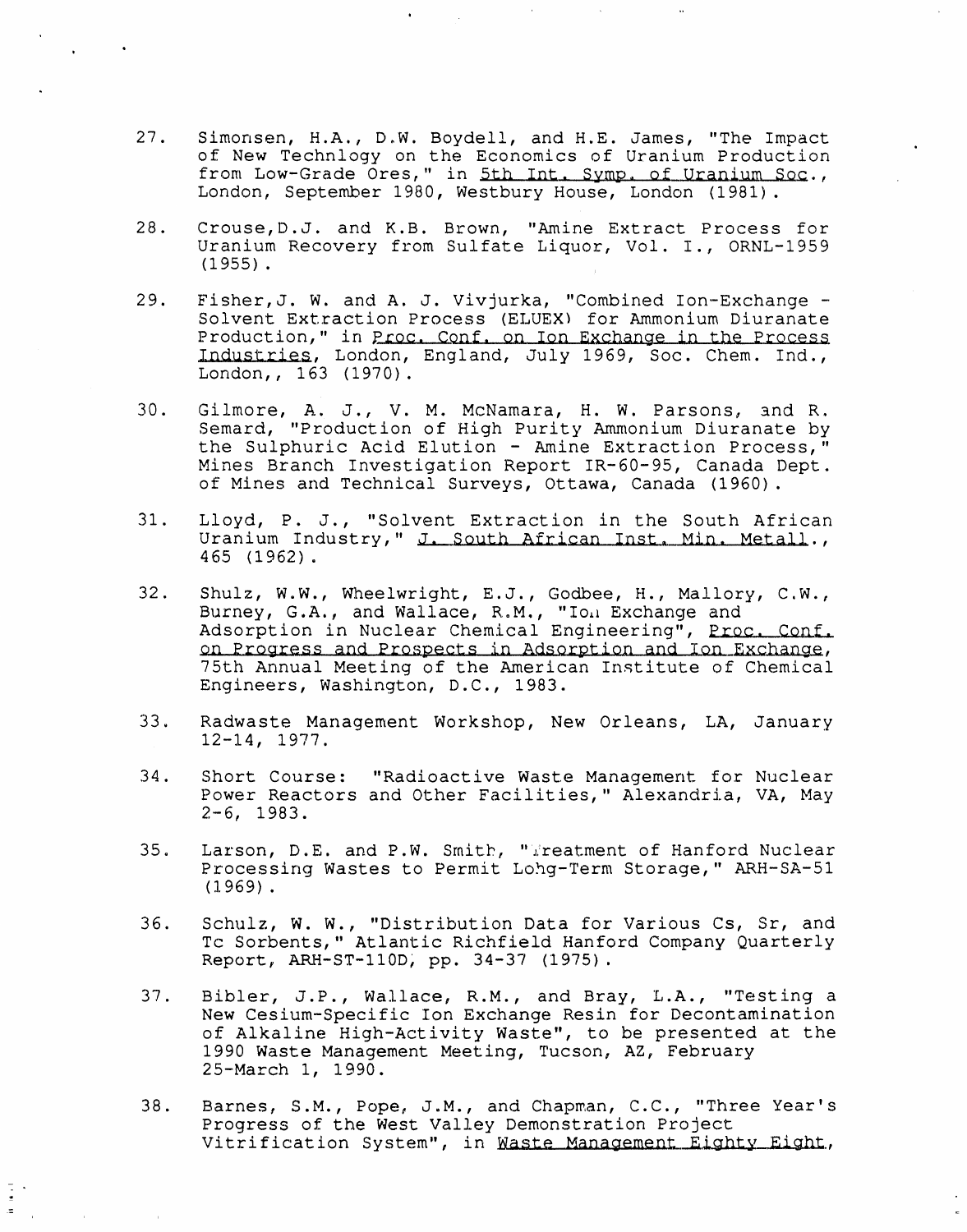T.G.Post, Ed , vol 2, pp 195-202, 1988.

p

I

- 39. Bibler, J.P., and Wallace, R.M., "Ion Exchange Processes for '3lean-up of Dilute Waste Streams by the F/H Effluent Treatment Facility at the Savannah River Plant", Recent Developments in Ion Exchange-Proceedings IONEX'87, P.A.Williams and M.J.Hudson, Eds., pp 173-180, 1987.
- 40. King, L. J. and Ichikawa, Mu, "Pilot Plant Demonstration of the Decontamination of Low-Level Process Wastes by a Recycle Scavenaing-Precipltation Ion-Exchange Process," ORNL-3863 (1965) .
- 41. D'Amrosia, J. T., "Three Mile Island Waste Management, a DOE Perspective," presented at the American Institute of Chemical Engineers 1981 Sunmer National Meeting, August 19, 1981.
- 42. Walker, D.D., Bibler, J.P., Wallace, R.M., Ebra, M.A., and Ryan, J.P.,Jr., "Tecnetium Removal Processes for Soluble Defense High-Level Waste", Symposium Proceedings, Materials Research Society, C.M.Jantzen, J.A.Stone, R.C.Ewing Eds., vol. 44, pp 810-809, 1986.
- 43. Hudson, M.J. and Dyer, A., "The Use of Coordinating Copolymers to Extract <sup>106</sup>Ru from Simulated Nuclear Wastes", Solvent Extraction and Ion Exchange in the Nuclear Fuel Cycle, D.H.Logsdail and A.L.MilIs Eds., pp 157-168, 1985.
- 44. Hooper, E.W., "The Application of Inorganic Ion Exchangers to the Treatment of Medium Active Effluents", Solvent Extraction and Ion Exchange in the Nuclear Fuel Cycle, D.H.Logsdail and A/L/Mills Eds., pp 157-168, 1985.
- 45. Hyder, M.L., et al, "Processing of Irradiated, Enriched Uranium Fuel at the Savannah River Plant", DP-1500, 1979.
- 46. Burney, G. A., "Separation of Maro-Quantities of Actinide Elements at Savannah River by High Pressure Ion Exchange," Sep. Sci. Technol. 15, 763 (1980).
- 47. King, L. J., J. E. Bigelow, and E. D. Collins, "Experience in the Separation and Purification of Transplutonium Elements in the Transplutonium Processing Plant at Oak Ridge National Laboratory" in <u>Transplutonium Flements -</u> Production and Recovery, J. D. Navatril and W. W. Schulz Eds., American Chemical Society, Washington, DC, pp. 1.34-145 (1981).
- 48. Lowe, J. T.. W. H. Hale, Jr., and D. F. Hallman, "Development of a Pressurized Cation Exchanger Chromatographic Process for Separation of Transplutonium Actinides," Ind. Eng. Chem. Process Design Develop. 10, 131 (1971).
- 49. Collins, E. D., D. E. Benker, F. R. Chattin, P. B. Orr,

 $\alpha$  is  $\alpha$  .

and the company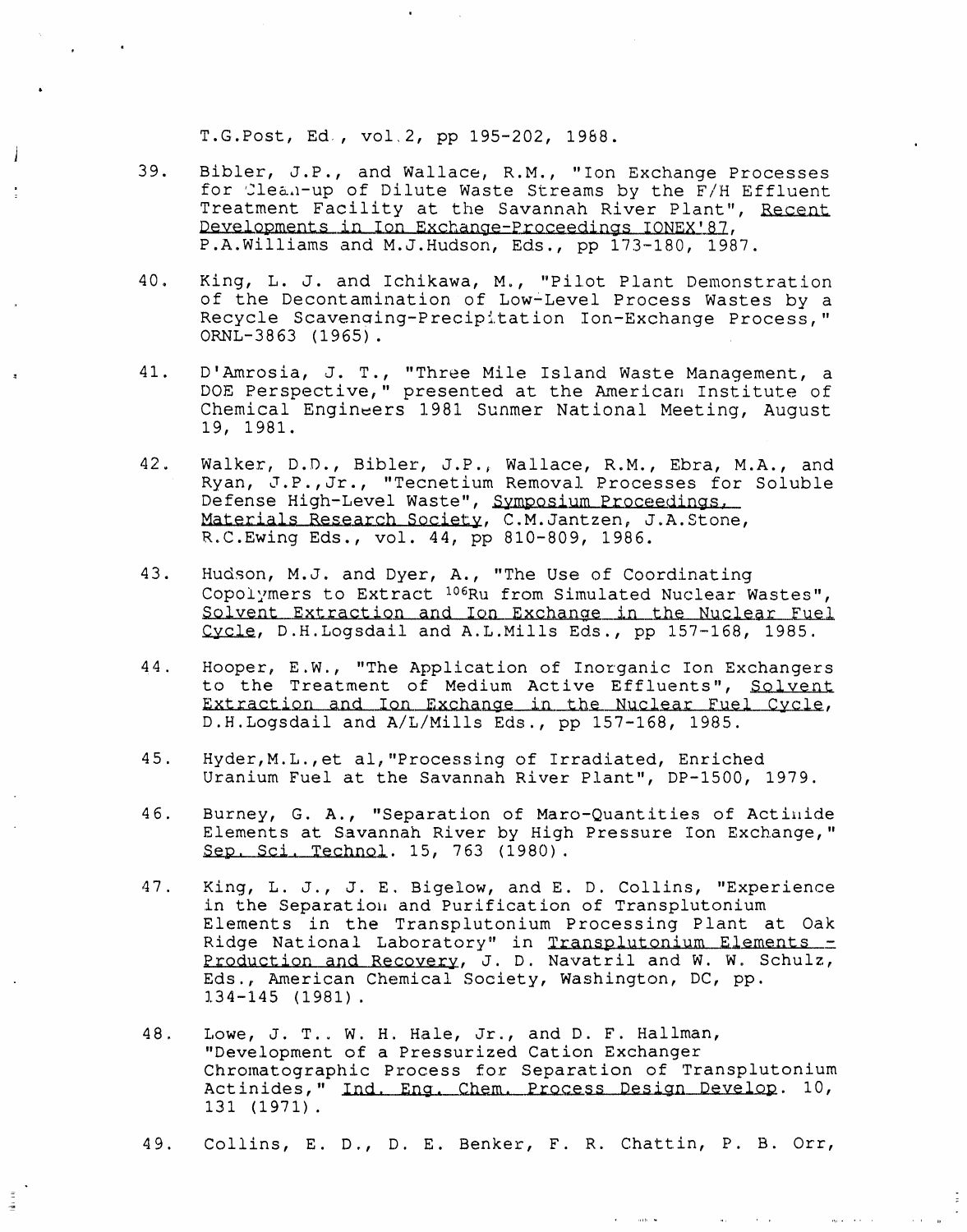and G. R. Ross, "Multigram Group Separation of Actinide and Lanthanide Elements by LiCI-Based Anion Exchange," in Transplutonium Elements - Production and Recovery, J. D. Navatril and W. W. Schulz, Eds., American Chemical Society, Washington, DC, pp. 148-160 (1981) .

50. Benker, D. E., F. R. Chattin, D. E. Colins, J. B. Knauer, P. B. Orr, R. G. Ross, and J. T. Wiggins, "Chromatographic Cation Exchange Separation of Decigram Quantities of Californium and Other Transplutonium Elements" in TransplutQnium Element8 - Production and \_cover\_v, J. D. Navatril and W. W. Schulz, Eds., American Chemical Society, Washington, DC, pp. 161-171 (1981).

o

 $\overline{z}$  .

- 51. Campbell, D. O., "The Application of Pressurized Ion Exchange to the Separations of Transplutonium Elements," in Transplutonium Elements - Production and Recovery, J. D. Navatril and W. W. Schulz, Eds., American Chemical Society, Washington, DC, pp. 190-201 (1981).
- 52. Wheelwright, E. J., "Kilogram Scale Purification of Americium by Ion Exchange, " Sep. Sci. Technol. 15, 783 (1980).
- 53. Prout, W. E. and A. E. Symonds, "Recovery of  $23\%$ U from Irradiated Th Oxide and Metal, " DP-1036 (1967)
- 54. Burney, G. A., "Cation Exchange Concentration of Aqueous  $233U$  Nitrate and Conversion to  $233UO<sub>3</sub>$ , "DP-1047 (1966).

 $\ddot{\rm{z}}$ 

 $\epsilon$ 

 $\pm$ 

- 55. Knighton, J. B., P. G. Hagan, J. D. Navatril, and G. H. Thompson, "Status of Americium-242 Recovery at Rocky Flats Plant" in Transplutonium Elements - Production and Recovery, J. D. Navatril and W. W. Schulz, Eds., American Chemical Society, Washington, DC, pp. 53-74 (1981).
- 56. Gray, L. W., G. A. Burney, T. A. Reilly, T. W. Wilson, and J. M. McKibben, "Recovery of Am-241 from Aged Plutonium Metal," in Transplutonium Elements - Production and Recovery, J. D. Navatril and W. W. Schulz, Eds., American Chemical Society, Washington, DC, pp. 93-108 (1981).
- 57. Doto, P. C., L. E. Bruns, and W. W. Schulz, "Solvent Extraction Process for Recovery of Americium-241 at Hanford" in Transplutonium Elements - Production and Recovery, J. D. Navatril and W. W. Schulz, Eds., American Chemical Society, Washington, DC, pp. 109-128 (1981).
- 58. Ramsey, H. D., D. G. Clifton, S. W. Hayter, R. A. Pennman, and E. L. Christensen, "Status of Americium-241 at Los Alamos National Laboratory," in Transplutonium Elements -Production and Recovery, J. D. Navatril and W. W. Schulz, Eds., kmerican Chemical Society, Washington, DC, pp. 75-91 (1981).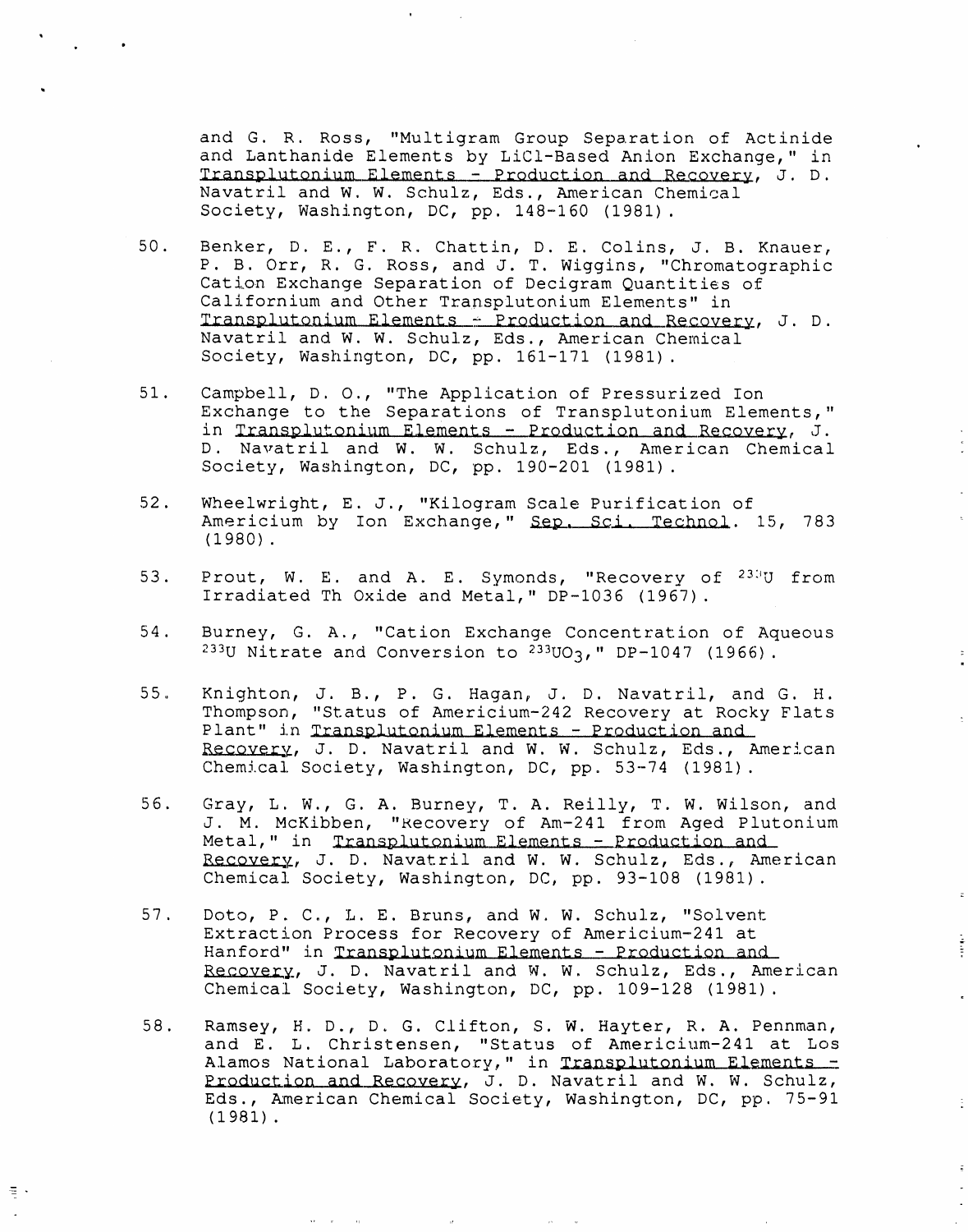